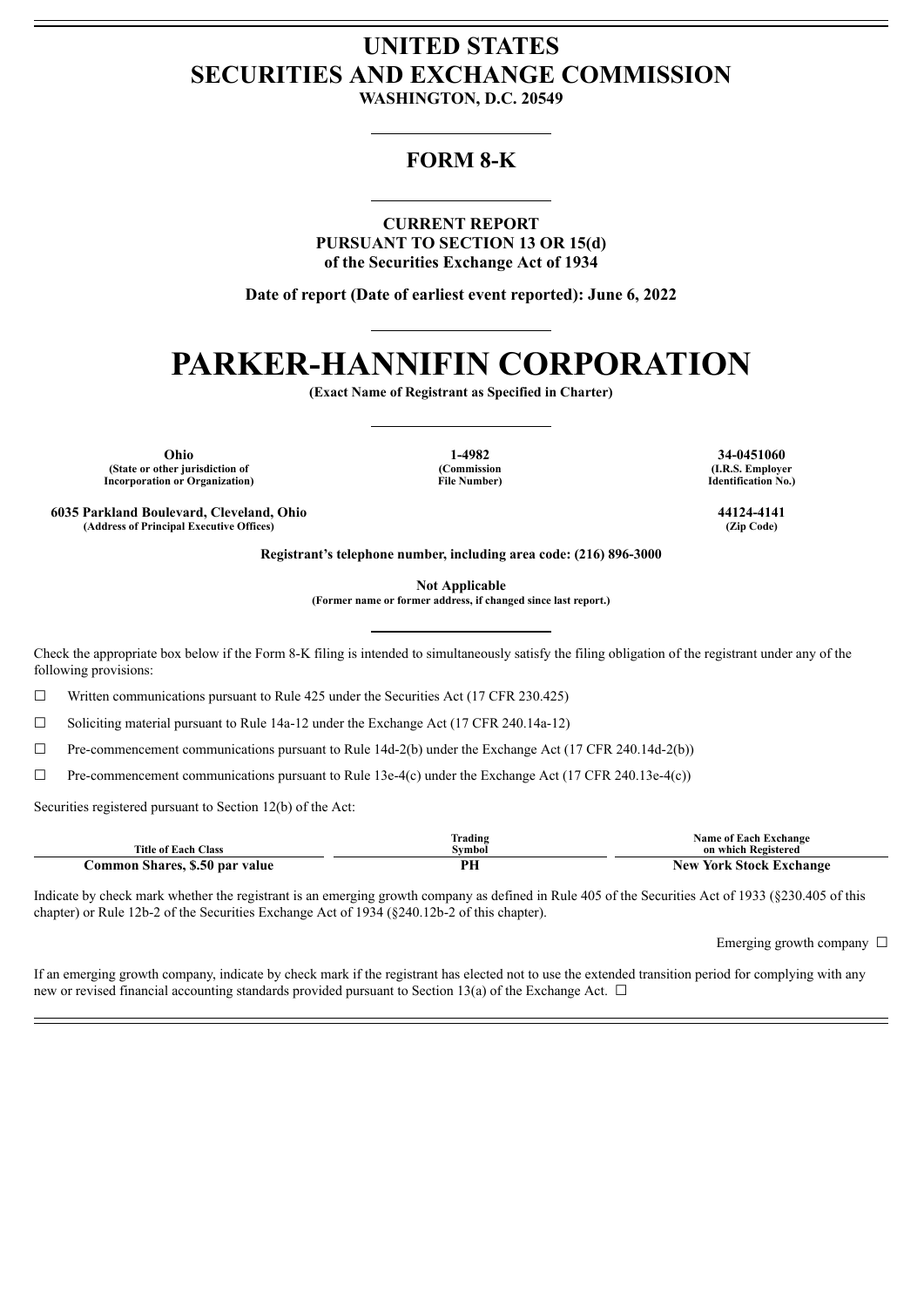#### **Item 8.01. Other Items.**

On June 6, 2022, Parker-Hannifin Corporation ("Parker" or the "Company") entered into an underwriting agreement (the "Underwriting Agreement") with Citigroup Global Markets Inc., HSBC Securities (USA) Inc. and Wells Fargo Securities, LLC, of the several underwriters listed in Schedule I thereto (the "Underwriters") pursuant to which the Company agreed to issue and sell to the Underwriters the Notes (as defined below). For a complete description of the terms and conditions of the Underwriting Agreement, please refer to the Underwriting Agreement, which is filed as Exhibit 1.1 hereto, and is incorporated herein by reference.

On June 6, 2022, the Company priced an offering of \$1.4 billion in aggregate principal amount of senior notes due 2024 (the "2024 Notes"), \$1.2 billion in aggregate principal amount of senior notes due 2027 (the "2027 Notes") and \$1.0 billion in aggregate principal amount of senior notes due 2029 (together with the 2024 Notes and the 2027 Notes, the "Notes"). The 2024 Notes, the 2027 Notes and the 2029 Notes will bear interest at a rate of 3.650%, 4.250% and 4.500% per annum, respectively. The Notes will be issued pursuant to an indenture dated as of May 3, 1996, between the Company and Computershare Trust Company, N.A. (as successor to Wells Fargo Bank, National Association, as successor to National City Bank), as base trustee, as supplemented by a supplemental indenture related to each series of Notes, to be dated the issue date of the Notes (as so supplemented, the "Indenture"), between the Company and The Bank of New York Mellon Trust Company, N.A., as series trustee (the "Trustee"). Interest on the Notes will be paid semi-annually in arrears on June 15 and December 15 of each year for the 2024 Notes, commencing December 15, 2022, and March 15 and September 15 of each year for the 2027 Notes and 2029 Notes, commencing March 15, 2023. The offering of the Notes is expected to close on or about June 15, 2022, subject to customary closing conditions.

Parker intends to use the net proceeds from the offering of the Notes, together with (i) borrowings under its senior, unsecured delayed-draw term loan facility, (ii) proceeds of issuances under its commercial paper program and (iii) cash on hand, to finance its proposed acquisition of Meggitt plc ("Meggitt"). If Parker does not consummate its proposed acquisition of Meggitt on or prior to April 3, 2023 or, if prior to such date, Parker notifies the Trustee in writing that the cooperation agreement between Parker and Meggitt is terminated, the Notes will be subject to a special mandatory redemption at a price equal to 101% of the aggregate principal amount of such Notes, plus accrued and unpaid interest on the Notes to, but not including, the special mandatory redemption date.

The offering of the Notes has been registered under the Securities Act of 1933, as amended (the "Act"), under the Registration Statement on Form S-3 (Registration No. 333-236292), which initially became effective on February 6, 2020. On June 6, 2022, Parker filed with the Commission, pursuant to Rule 424(b)(5) under the Act, a preliminary Prospectus Supplement, dated June 6, 2022, pertaining to the public offering and sale of the Notes. On June 8, 2022, Parker filed with the Commission, pursuant to Rule 424(b)(2) of the Act, a final Prospectus Supplement, dated June 6, 2022, pertaining to the public offering and sale of the Notes.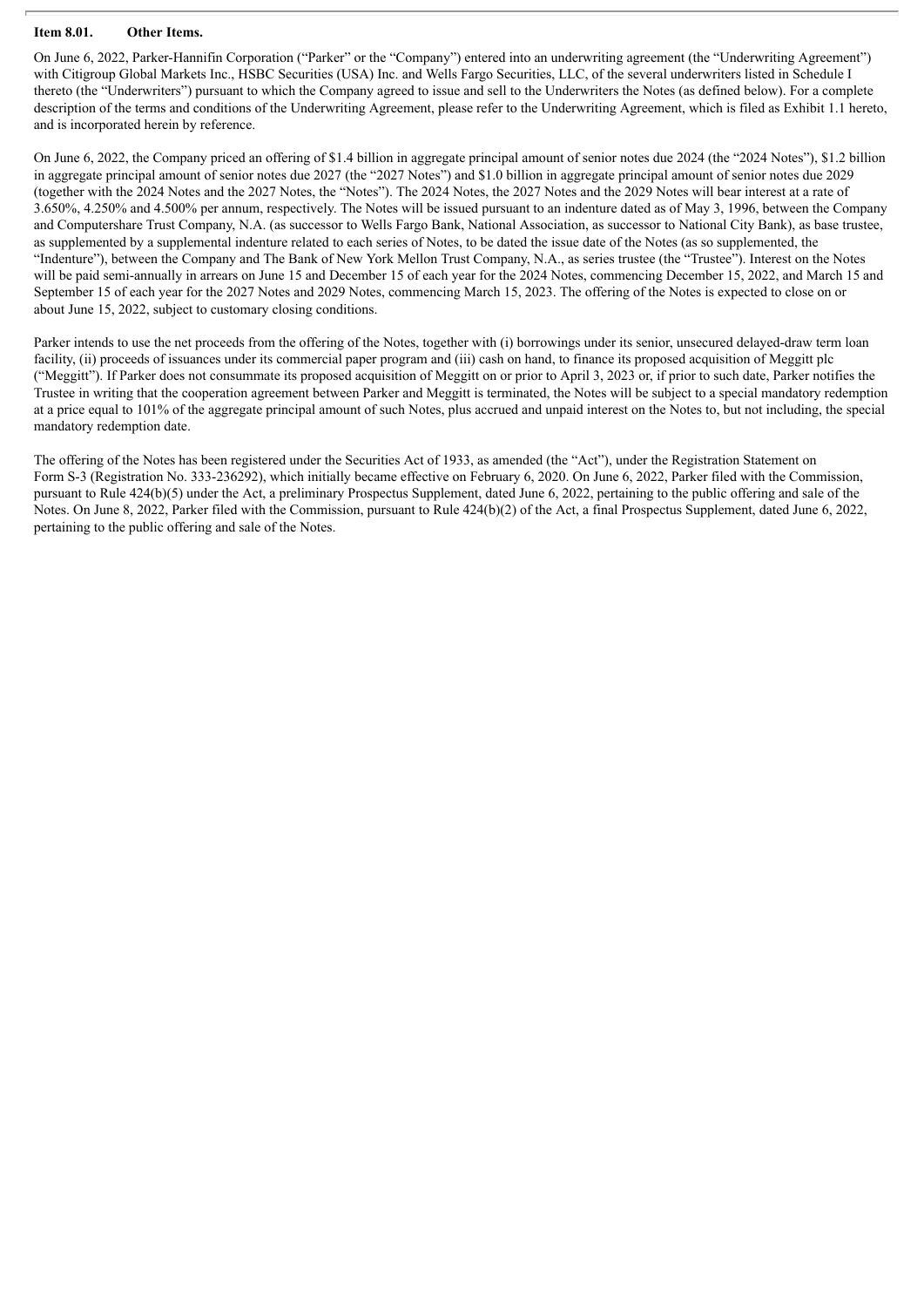In connection with the offering of the Notes, this Current Report on Form 8-K and exhibits thereto are incorporated by reference into the Registration **Statement** 

### **Item 9.01. Financial Statements and Exhibits.**

(d) Exhibits.

| Exhibit<br><u>Number</u> | <b>Description</b>                                                                                                                                                                                                                                   |
|--------------------------|------------------------------------------------------------------------------------------------------------------------------------------------------------------------------------------------------------------------------------------------------|
| 1.1                      | <u>Underwriting Agreement, dated June 6, 2022, among Parker-Hannifin Corporation and Citigroup Global Markets Inc., HSBC Securities</u><br>(USA) Inc. and Wells Fargo Securities, LLC, as representatives of the several underwriters named therein. |
| 104                      | Cover Page Interactive Data File (embedded within the Inline XBRL document)                                                                                                                                                                          |

#### **FORWARD-LOOKING STATEMENTS**

This report and other written and oral reports may contain "forward-looking statements" within the meaning of the Private Securities Litigation Reform Act of 1995. Such statements can be identified by the fact that they do not relate strictly to historical or current facts. The Company has based these forward-looking statements on its current expectations about future events. These statements may be identified from the use of forward-looking terminology such as "anticipates," "believes," "may," "should," "could," "expects," "targets," "is likely," "will" or the negative of these terms and similar expressions, and include all statements regarding future performance, earnings projections, events or developments. Neither Parker nor any of its respective associates or directors, officers or advisers, provides any representation, assurance or guarantee that the occurrence of the events expressed or implied in any forward-looking statements in this report and other written and oral reports will actually occur. Parker cautions readers not to place undue reliance on these statements. It is possible that the future performance and earnings projections of the Company, including its individual segments, may differ materially from past performance or current expectations.

The risks and uncertainties in connection with such forward-looking statements related to the proposed acquisition of Meggitt include, but are not limited to, the occurrence of any event, change or other circumstances that could delay or prevent the closing of the proposed acquisition, including the failure to satisfy any of the conditions to the proposed acquisition; the possibility that in order for the parties to obtain regulatory approvals, conditions are imposed that prevent or otherwise adversely affect the anticipated benefits from the proposed acquisition or cause the parties to abandon the proposed acquisition; adverse effects on Parker's common stock because of the failure to complete the proposed acquisition; Parker's business experiencing disruptions due to acquisition-related uncertainty or other factors making it more difficult to maintain relationships with employees, business partners or governmental entities; the possibility that the expected synergies and value creation from the proposed acquisition will not be realized or will not be realized within the expected time period, due to unsuccessful implementation strategies or otherwise; and significant transaction costs related to the proposed acquisition.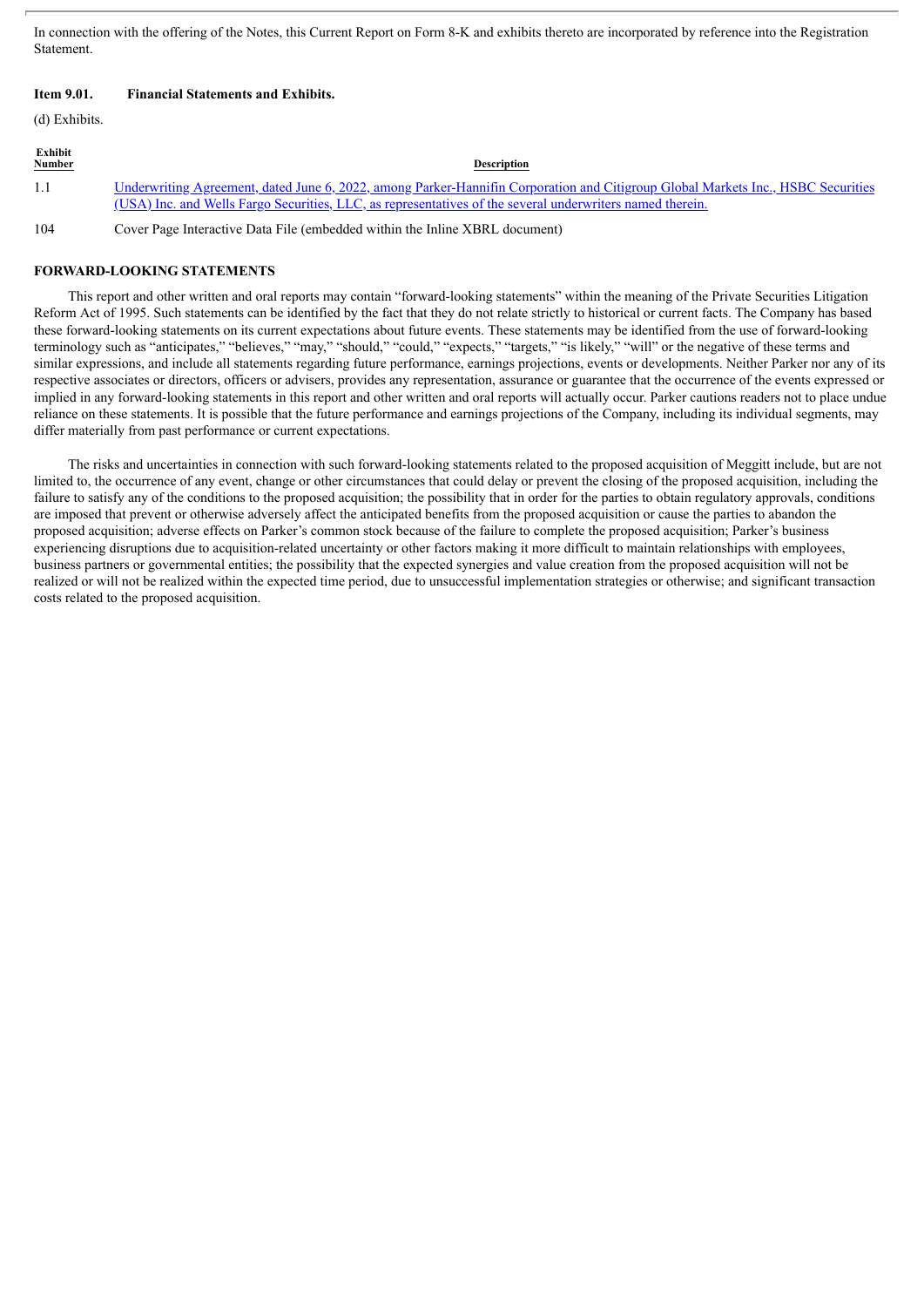Among other factors which may affect future performance are:

- the impact of the global outbreak of COVID-19 and governmental and other actions taken in response;
- changes in business relationships with and purchases by or from major customers, suppliers or distributors, including delays or cancellations in shipments;
- disputes regarding contract terms or significant changes in financial condition, changes in contract cost and revenue estimates for new development programs and changes in product mix;
- ability to identify acceptable strategic acquisition targets; uncertainties surrounding timing, successful completion or integration of acquisitions and similar transactions, including the integration of LORD Corporation and Exotic Metals and the proposed acquisition of Meggitt, and the Company's ability to effectively manage expanded operations from the acquisitions of LORD Corporation and Exotic Metals and the proposed acquisition of Meggitt;
- the ability to successfully divest businesses planned for divestiture and realize the anticipated benefits of such divestitures;
- the determination to undertake business realignment activities and the expected costs thereof and, if undertaken, the ability to complete such activities and realize the anticipated cost savings from such activities;
- ability to implement successfully capital allocation initiatives, including timing, price and execution of share repurchases;
- availability, limitations or cost increases of raw materials, component products and/or commodities that cannot be recovered in product pricing;
- ability to manage costs related to insurance and employee retirement and health care benefits;
- legal and regulatory developments and changes;
- additional liabilities relating to changes in tax rates or regulations in the United States and foreign jurisdictions or exposure to additional tax liabilities;
- ability to enter into, own, renew, protect and maintain intellectual property and know-how;
- leverage and future debt service obligations;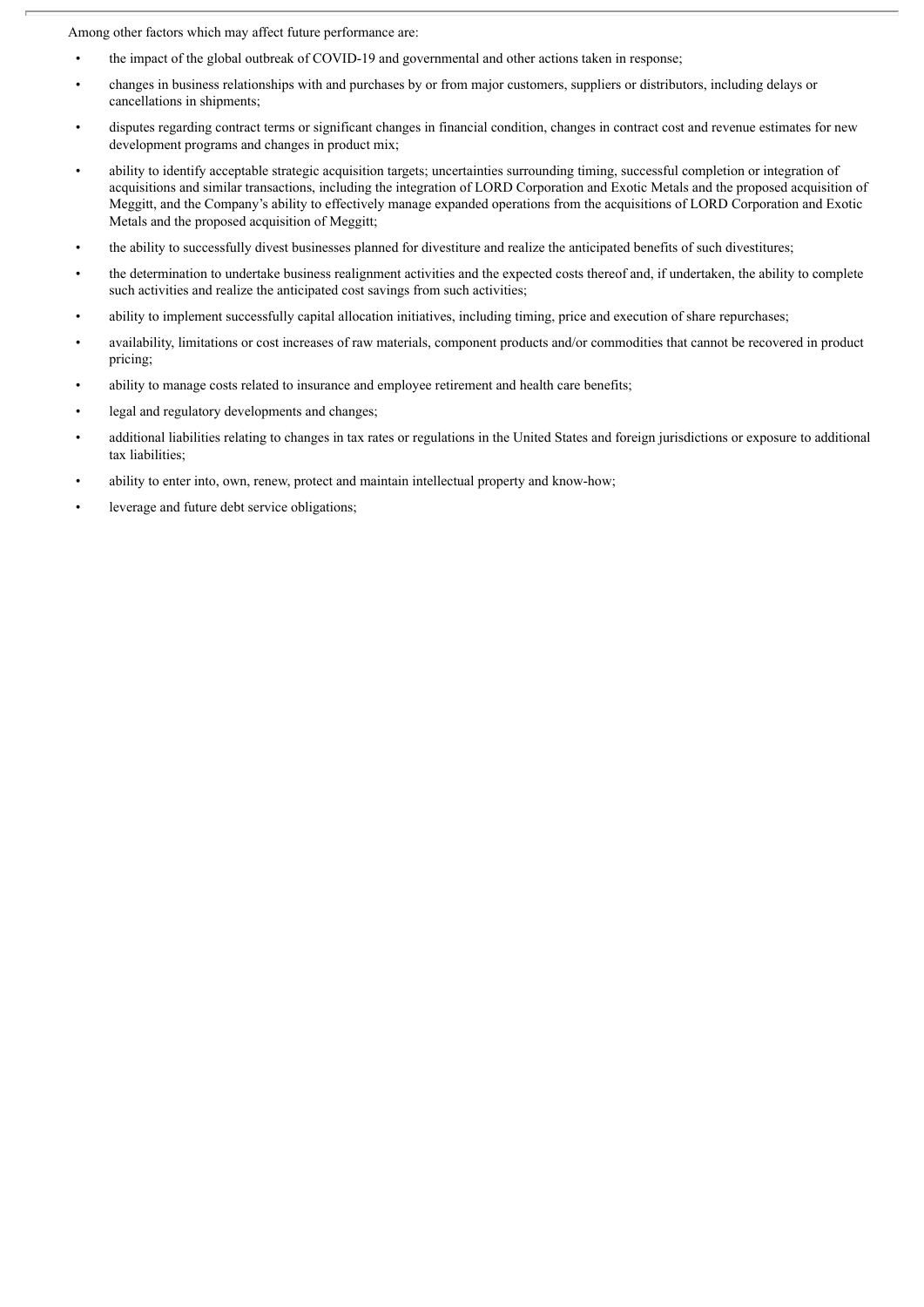- potential impairment of goodwill;
- compliance costs associated with environmental laws and regulations;
- potential supply chain and labor disruptions, including as a result of labor shortages;
- threats associated with and efforts to combat terrorism and cyber-security risks;
- uncertainties surrounding the ultimate resolution of outstanding legal proceedings, including the outcome of any appeals;
- global competitive market conditions, including U.S. trade policies and resulting effects on sales and pricing;
- global economic factors, including manufacturing activity, air travel trends, currency exchange rates, difficulties entering new markets and general economic conditions such as inflation, deflation, interest rates, credit availability and changes in consumer habits and preferences;
- local and global political and economic conditions;
- inability to obtain, or meet conditions imposed for, required governmental and regulatory approvals;
- government actions and natural phenomena such as floods, earthquakes, hurricanes and pandemics;
- increased cybersecurity threats and sophisticated computer crime; and
- success of business and operating initiatives;

These factors and the other risk factors described in this report and other written and oral reports are not necessarily all of the important factors that could cause the Company's actual results, performance or achievements to differ materially from those expressed in or implied by any of its forwardlooking statements. Other unknown or unpredictable factors also could harm the Company's results. Consequently, there can be no assurance that the actual results or developments anticipated by the Company will be realized or, even if substantially realized, that they will have the expected consequences or effects. Parker undertakes no obligation to publicly update or revise any forward-looking statements, whether as a result of new information, future events or otherwise, except as required by law.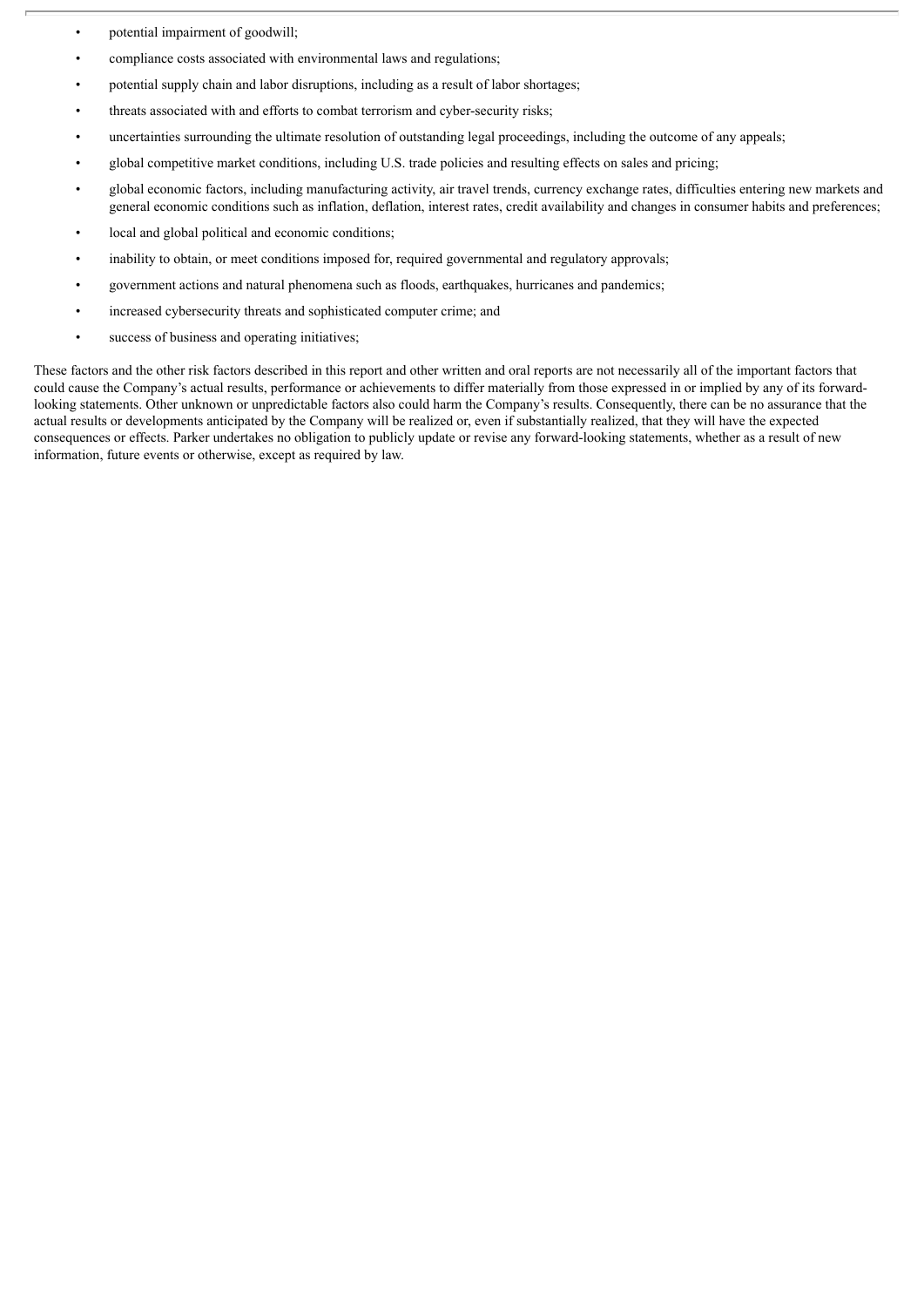**SIGNATURE**

Pursuant to the requirements of the Securities Exchange Act of 1934, the registrant has duly caused this report to be signed on its behalf by the undersigned, hereunto duly authorized.

# PARKER-HANNIFIN CORPORATION

By: /s/ Joseph R. Leonti

Joseph R. Leonti Vice President, General Counsel and Secretary

Date: June 8, 2022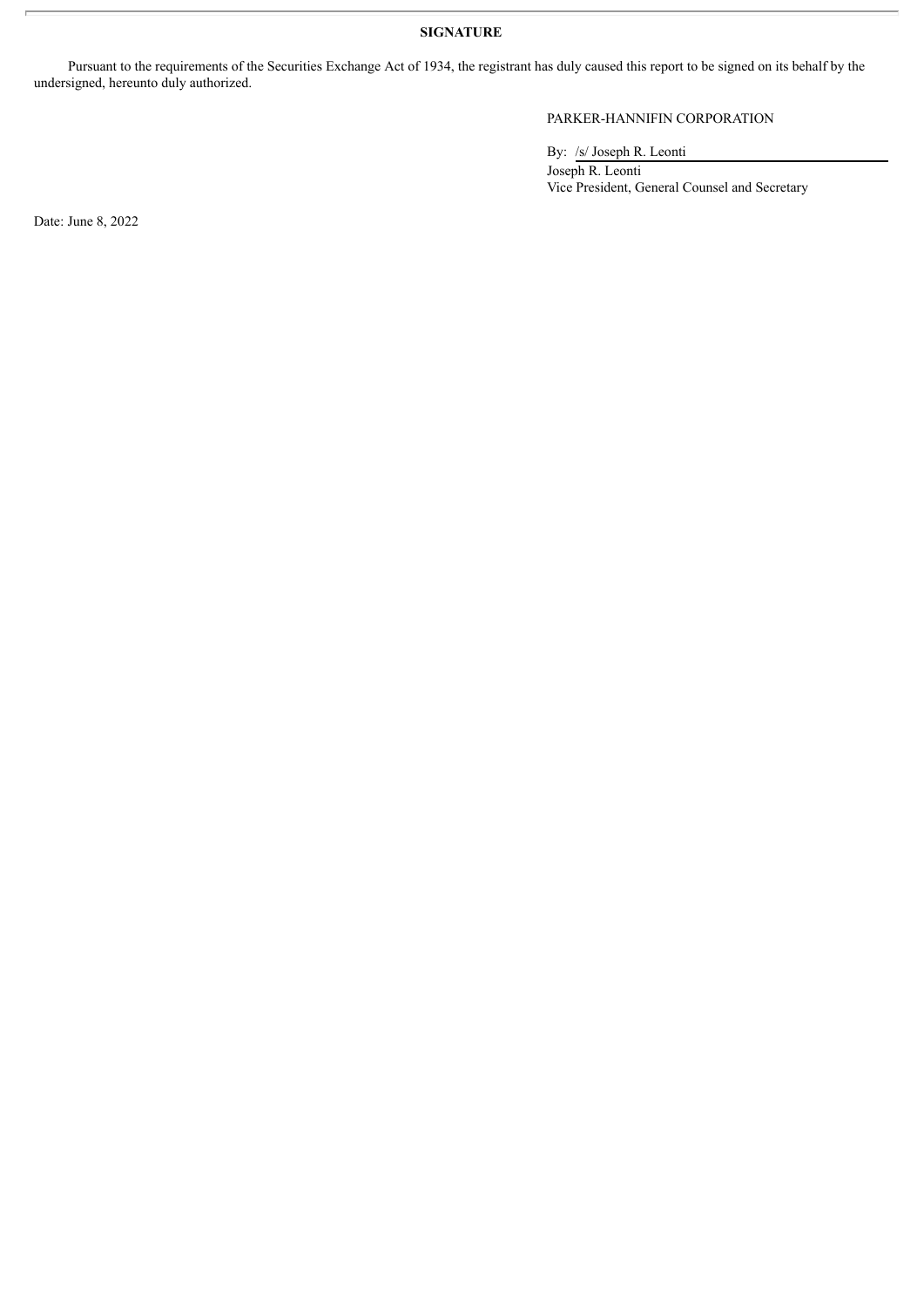# **EXECUTION VERSION**

#### PARKER-HANNIFIN CORPORATION

\$1,400,000,000 3.650% Senior Notes due 2024 \$1,200,000,000 4.250% Senior Notes due 2027 \$1,000,000,000 4.500% Senior Notes due 2029

#### UNDERWRITING AGREEMENT

June 6, 2022

<span id="page-6-0"></span>Citigroup Global Markets Inc. HSBC Securities (USA) Inc. Wells Fargo Securities, LLC as Representatives of the several Underwriters named herein

c/o Citigroup Global Markets Inc. 388 Greenwich Street New York, New York 10013

> HSBC Securities (USA) Inc. 452 5th Avenue New York, New York 10018

Wells Fargo Securities, LLC 550 South Tryon Street, 5th Floor Charlotte, North Carolina 28202

Ladies and Gentlemen:

Parker-Hannifin Corporation, an Ohio corporation (the "**Company**"), proposes to issue and sell to the several underwriters named in Schedule I hereto (the "**Underwriters**"), for whom Citigroup Global Markets Inc. ("**Citi**"), HSBC Securities (USA) Inc. ("**HSBC**") and Wells Fargo Securities, LLC ("**Wells Fargo**") are acting as representatives (in such capacity, the "**Representatives**"), \$1,400,000,000 aggregate principal amount of its 3.650% Senior Notes due 2024 (the "**2024 Notes**"), \$1,200,000,000 aggregate principal amount of its 4.250% Senior Notes due 2027 (the "**2027 Notes**") and \$1,000,000,000 aggregate principal amount of its 4.500% Senior Notes due 2029 (the "**2029 Notes**" and, together with the 2024 Notes and the 2027 Notes, the "**Securities**"). The Securities are to be issued pursuant to that certain Indenture, dated May 3, 1996 (the "**Base Indenture**"), between the Company and Computershare Trust Company, N.A. (as successor to Wells Fargo Bank, National Association, as successor to National City Bank), as trustee (the "**Base Trustee**"), as supplemented by a First Supplemental Indenture relating to the 2024 Notes, to be dated the Closing Date (as defined below) (the "**First**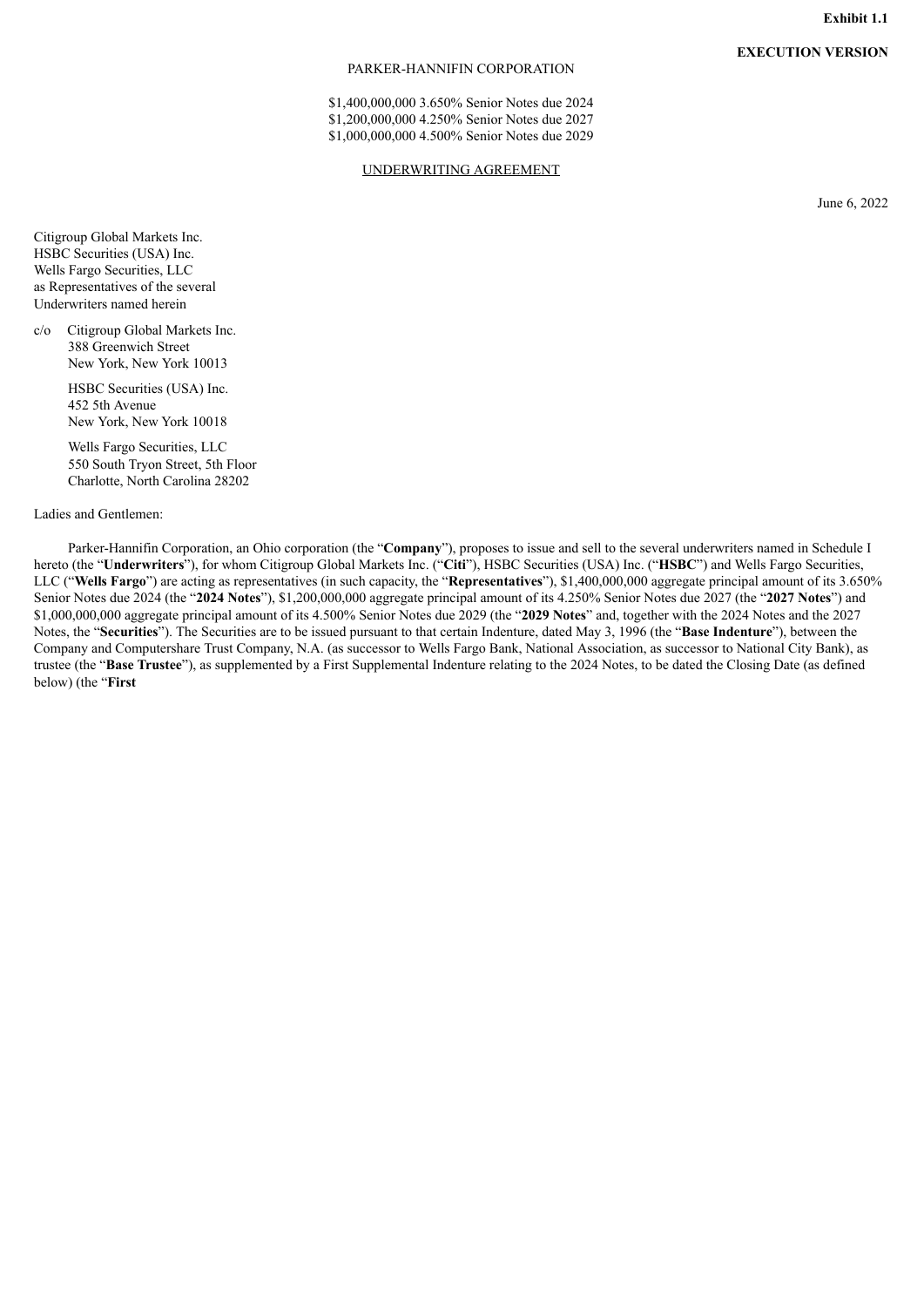**Supplemental Indenture**"), between the Company and The Bank of New York Mellon Trust Company, N.A., as series trustee (the "**Series Trustee**"), a Second Supplemental Indenture relating to the 2027 Notes, to be dated the Closing Date (the "**Second Supplemental Indenture**"), between the Company and the Series Trustee, and a Third Supplemental Indenture relating to the 2029 Notes, to be dated the Closing Date (the "**Third Supplemental Indenture**" and, together with the Base Indenture, the First Supplemental Indenture and the Second Supplemental Indenture, the "**Indenture**") between the Company and the Series Trustee.

The Securities are to be issued in connection with the acquisition of Meggitt plc ("**Meggitt**") pursuant to a scheme of arrangement dated August 16, 2021, under Part 26 of the UK Companies Act 2006 (the "**Scheme of Arrangement**") among the Company and those certain shareholders of Meggitt as set forth in the Scheme of Arrangement (the "**Acquisition**"). Proceeds from the sale of the Securities, together with (i) borrowings under the Company's senior, unsecured delayed-draw term loan facility, (ii) proceeds of issuances under the Company's commercial paper program and (iii) cash on hand, will be used to finance the Acquisition (the "**Transactions**").

1. *Representations and Warranties.* The Company represents and warrants to, and agrees with, you as of each of the Execution Time and the Closing Date, that (it being understood that prior to the consummation of the Acquisition, all representations and warranties made with respect to Meggitt and its subsidiaries, including, but not limited to, financial information related thereto, are made to the knowledge of the Company after due inquiry):

(a) A registration statement on Form S-3 (File No. 333-236292) relating to the Securities has (i) been prepared by the Company in conformity with the requirements of the Securities Act of 1933, as amended (the "**Securities Act**"), and the rules and regulations of the Securities and Exchange Commission (the "**Commission**") thereunder; (ii) been filed with the Commission under the Securities Act; and (iii) become effective under the Securities Act. Copies of such registration statement and any amendment thereto have been delivered by the Company to the Representatives. As used in this Agreement:

(i) "**Applicable Time**" means 3:20 p.m. (New York City time) on June 6, 2022;

(ii) "**Effective Date**" means the date and time at which such registration statement became effective in accordance with the rules and regulations under the Securities Act;

(iii) "**Issuer Free Writing Prospectus**" means each "issuer free writing prospectus" (as defined in Rule 433 under the Securities Act);

(iv) "**Preliminary Prospectus**" means any preliminary prospectus relating to the Securities included in such registration statement or filed with the Commission pursuant to Rule 424(b) under the Securities Act, including any preliminary prospectus supplement thereto relating to the Securities;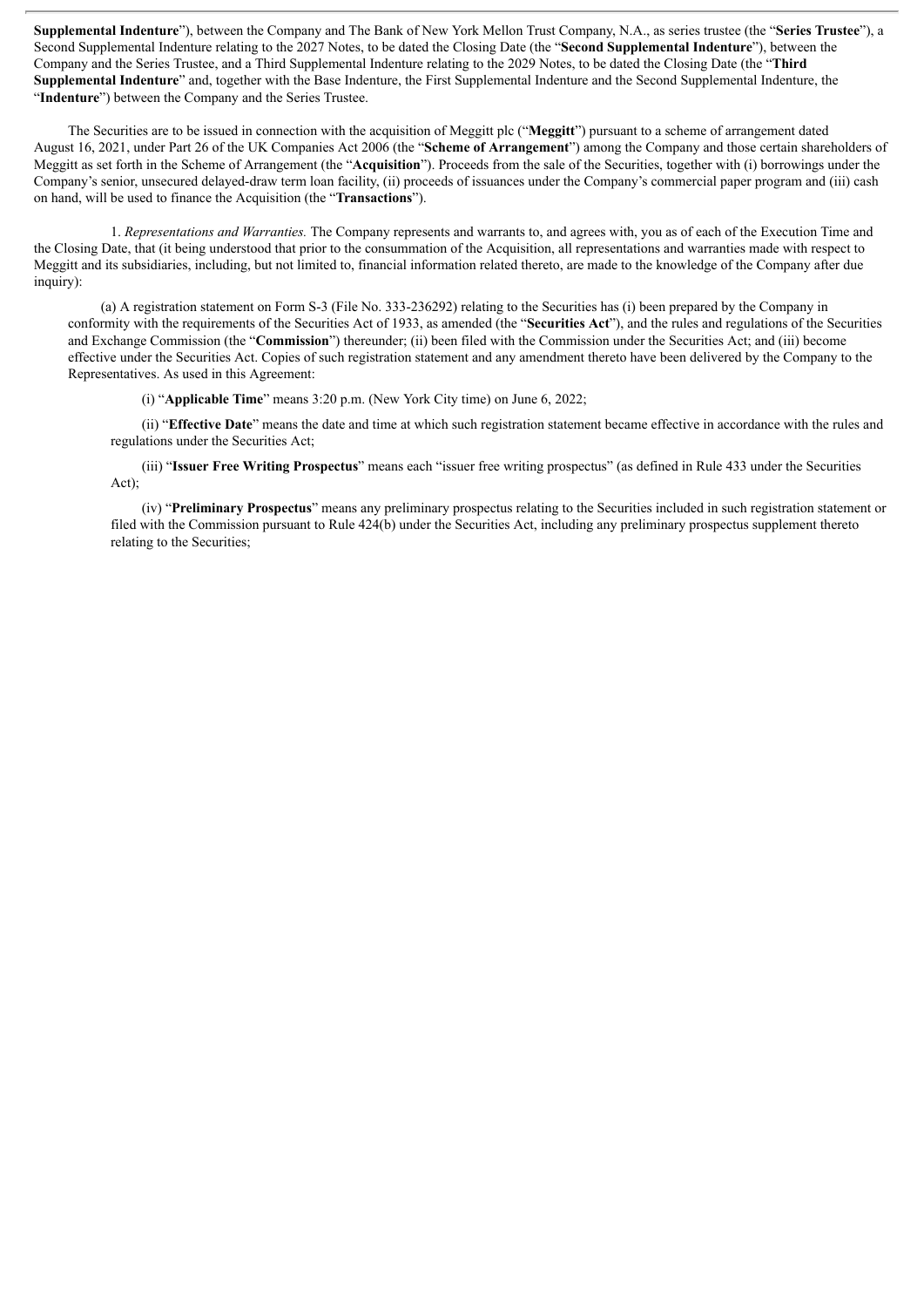(v) "**Pricing Disclosure Package**" means, as of the Applicable Time, the most recent Preliminary Prospectus, together with each Issuer Free Writing Prospectus filed or used by the Company at or before the Applicable Time, other than a road show that is an Issuer Free Writing Prospectus but is not required to be filed under Rule 433 under the Securities Act;

(vi) "**Prospectus**" means the final prospectus relating to the Securities, including any prospectus supplement thereto relating to the Securities, as filed with the Commission pursuant to Rule 424(b) under the Securities Act; and

(vii) "**Registration Statement**" means such registration statement, as amended as of the Effective Date, including any Preliminary Prospectus or the Prospectus, all exhibits to such registration statement and including the information deemed by virtue of Rule 430B under the Securities Act to be part of such registration statement as of the Effective Date.

Any reference to any Preliminary Prospectus or the Prospectus shall be deemed to refer to and include any documents incorporated by reference therein pursuant to Form S-3 under the Securities Act as of the date of such Preliminary Prospectus or the Prospectus, as the case may be. Any reference to the "most recent Preliminary Prospectus" shall be deemed to refer to the latest Preliminary Prospectus included in the Registration Statement or filed pursuant to Rule 424(b) under the Securities Act prior to or on the date hereof. Any reference to any amendment or supplement to any Preliminary Prospectus or the Prospectus shall be deemed to refer to and include any document filed under the Securities Exchange Act of 1934, as amended (the "**Exchange Act**"), after the date of such Preliminary Prospectus or the Prospectus, as the case may be, and before the date of such amendment or supplement and incorporated by reference in such Preliminary Prospectus or the Prospectus, as the case may be; and any reference to any amendment to the Registration Statement shall be deemed to include any document filed with the Commission pursuant to Section 13(a), 14 or 15(d) of the Exchange Act after the Effective Date and before the date of such amendment that is incorporated by reference in the Registration Statement. The Commission has not issued any order preventing or suspending the use of any Preliminary Prospectus or the Prospectus or suspending the effectiveness of the Registration Statement, and no proceeding or examination for such purpose has been instituted or threatened by the Commission. The Commission has not notified the Company of any objection to the use of the form of the Registration Statement or any post-effective amendment thereto.

(b) The Company was not at the time of initial filing of the Registration Statement and at the earliest time thereafter that the Company or another offering participant made a bona fide offer (within the meaning of Rule 164(h)(2) under the Securities Act) of the Securities, is not on the date hereof and will not be on the Closing Date (as defined herein), an "ineligible issuer" (as defined in Rule 405 under the Securities Act). The Company has met all the conditions for incorporation by reference pursuant to the General Instructions to Form S-1.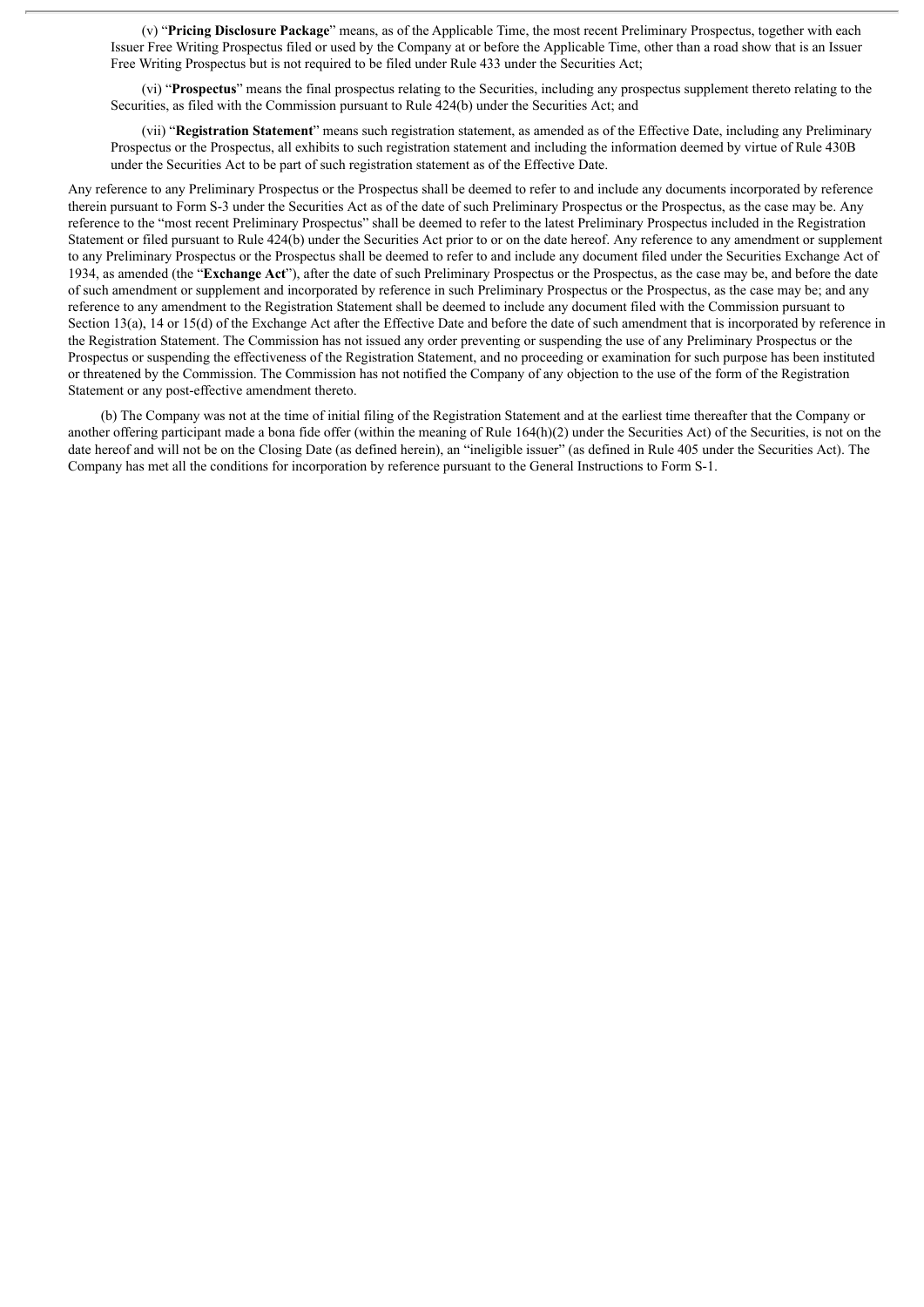(c) Since the time of initial filing of the Registration Statement, the Company has been, and continues to be, a "well-known seasoned issuer" (as defined in Rule 405) eligible to use Form S-3 for the offering of the Securities. The Company was not an "ineligible issuer" (as defined in Rule 405) at any such time or date. The Registration Statement is an "automatic shelf registration statement" (as defined in Rule 405) and was filed not earlier than the date that is three years prior to the applicable Closing Date.

(d) The Registration Statement conformed and will conform in all material respects on the Effective Date and on the Closing Date, and any amendment to the Registration Statement filed after the date hereof will conform in all material respects when filed, to the requirements of the Securities Act and the rules and regulations thereunder. The most recent Preliminary Prospectus conformed, and the Prospectus will conform, in all material respects when filed with the Commission pursuant to Rule 424(b) under the Securities Act and on the Closing Date to the requirements of the Securities Act and the rules and regulations thereunder. The documents incorporated by reference in any Preliminary Prospectus or the Prospectus conformed, and any further documents so incorporated will conform, when filed with the Commission, when filed with the Commission, in all material respects to the requirements of the Exchange Act or the Securities Act, as applicable, and the rules and regulations of the Commission thereunder.

(e) The Registration Statement did not, as of the Effective Date, contain an untrue statement of a material fact or omit to state a material fact required to be stated therein or necessary to make the statements therein not misleading; provided that no representation or warranty is made as to information contained in or omitted from the Registration Statement in reliance upon and in conformity with written information furnished to the Company through the Representatives by or on behalf of any Underwriter specifically for inclusion therein, which information is specified in Section 8(g).

(f) (i) Each document, if any, filed or to be filed pursuant to the Exchange Act and incorporated by reference in the Preliminary Prospectus, the Pricing Disclosure Package or the Prospectus complied or will comply when so filed in all material respects with the Exchange Act and the applicable rules and regulations of the Commission thereunder, (ii) the Pricing Disclosure Package does not, and at the time of each sale of the Securities in connection with the offering when the Prospectus is not yet available to prospective purchasers and at the Closing Date (as defined in Section 4), the Pricing Disclosure Package, as then amended or supplemented by the Company, if applicable, will not, contain any untrue statement of a material fact or omit to state a material fact necessary to make the statements therein, in the light of the circumstances under which they were made, not misleading, (iii) any Issuer Free Writing Prospectus listed in Schedule II hereto prepared, used or referred to by the Company, when considered together with the Pricing Disclosure Package, at the time of its use did not contain any untrue statement of a material fact or omit to state a material fact necessary to make the statements therein, in the light of the circumstances under which they were made, not misleading and (iv) the Preliminary Prospectus does not contain and the Prospectus, in the form used by the Underwriters to confirm sales and on the Closing Date (as defined in Section 4), will not contain any untrue statement of a material fact or omit to state a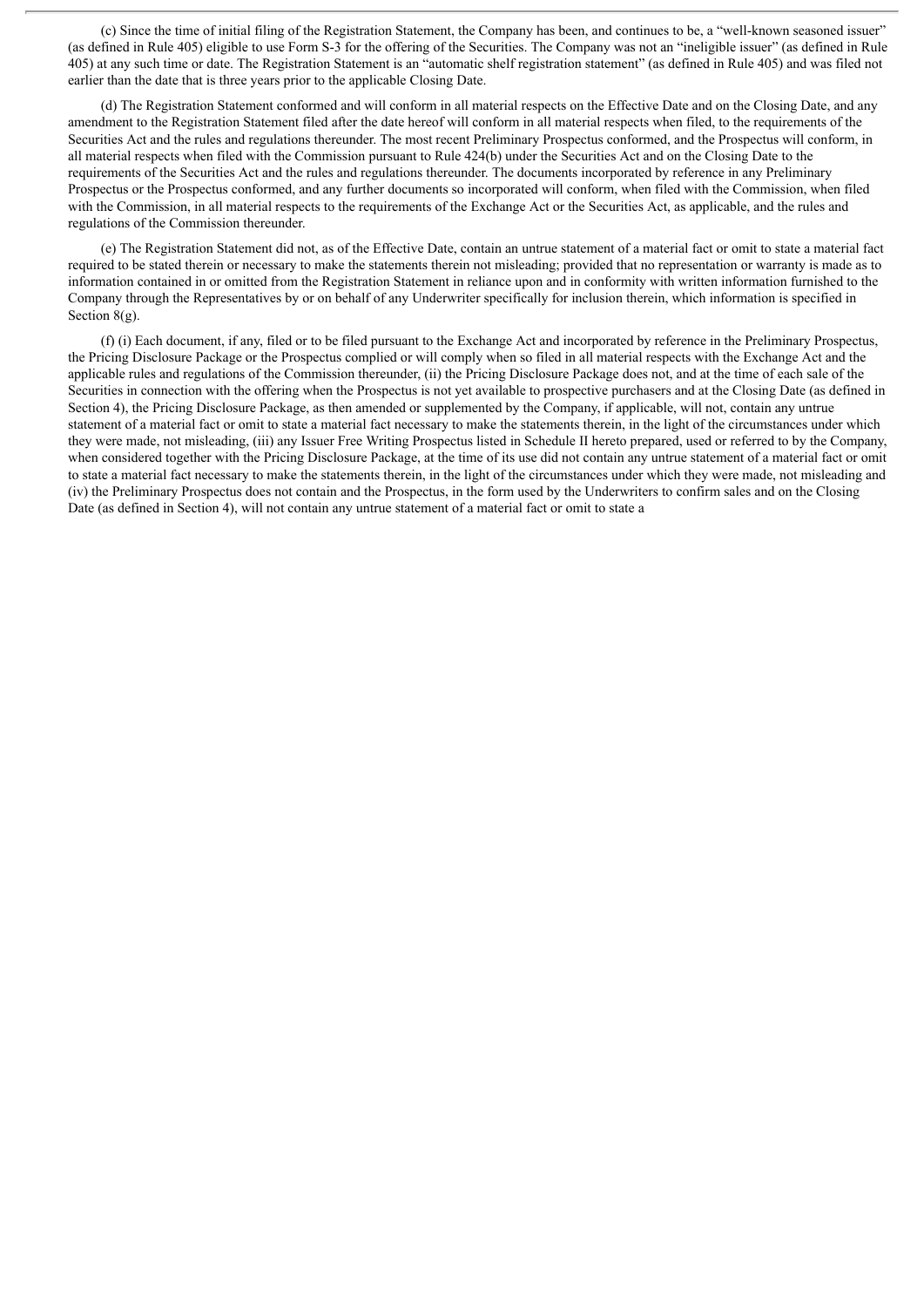material fact necessary to make the statements therein, in the light of the circumstances under which they were made, not misleading, except that the representations and warranties set forth in this paragraph do not apply to statements or omissions in the Preliminary Prospectus, the Pricing Disclosure Package, the Prospectus or any Issuer Free Writing Prospectus listed in Schedule II hereto based upon information relating to any Underwriter furnished to the Company in writing by or on behalf of any Underwriter specifically for inclusion therein, which information is specified in Section 8(g).

(g) Except for the Issuer Free Writing Prospectus, if any, identified in Schedule II hereto, including electronic road shows, if any, furnished to you before first use, the Company has not prepared, used or referred to, and will not, without your prior consent, prepare, use or refer to, any Issuer Free Writing Prospectus.

(h) Each Issuer Free Writing Prospectus listed on Schedule II hereto conformed or will conform in all material respects to the requirements of the Securities Act and the rules and regulations thereunder on the date of first use, and the Company has complied with all prospectus delivery and any filing requirements applicable to such Issuer Free Writing Prospectus pursuant to the Securities Act and rules and regulations thereunder. The Company has retained in accordance with the Securities Act and the rules and regulations thereunder all Issuer Free Writing Prospectuses that were not required to be filed pursuant to the Securities Act and the rules and regulations thereunder.

(i) The consolidated historical financial statements (including the related notes and supporting schedules) of the Company set forth or incorporated by reference in the Pricing Disclosure Package and the Prospectus, comply as to form in all material respects with the requirements of Regulation S-X under the Securities Act and fairly present the financial condition of the Company and its subsidiaries, as of the dates indicated and the results of operations and changes in financial position for the periods therein specified in conformity with generally accepted accounting principles in the United States consistently applied throughout the periods involved (except as otherwise stated therein). The summary financial data with respect to the Company set forth under the caption "Summary Historical Consolidated Financial and Other Data" in the Pricing Disclosure Package and the Prospectus fairly present, on the basis stated in the Pricing Disclosure Package and the Prospectus, as applicable, the information included or incorporated by reference therein. The historical financial information of Meggitt included or incorporated by reference in the Registration Statement, the Pricing Disclosure Package and the Prospectus, fairly present the financial condition of Meggitt and its subsidiaries, as of the dates indicated and the results of operations for the period therein specified in conformity with generally accepted accounting principles in the United Kingdom consistently applied (except as otherwise stated therein which, for the avoidance of doubt, includes, but is not limited to, any conversion, or statement of conversion, of currency to US Dollars). The interactive data in eXtensible Business Reporting Language included or incorporated by reference in the Pricing Disclosure Package and the Prospectus fairly present the information called for in all material respects and have been prepared in accordance with the Commission's rules and guidelines applicable thereto.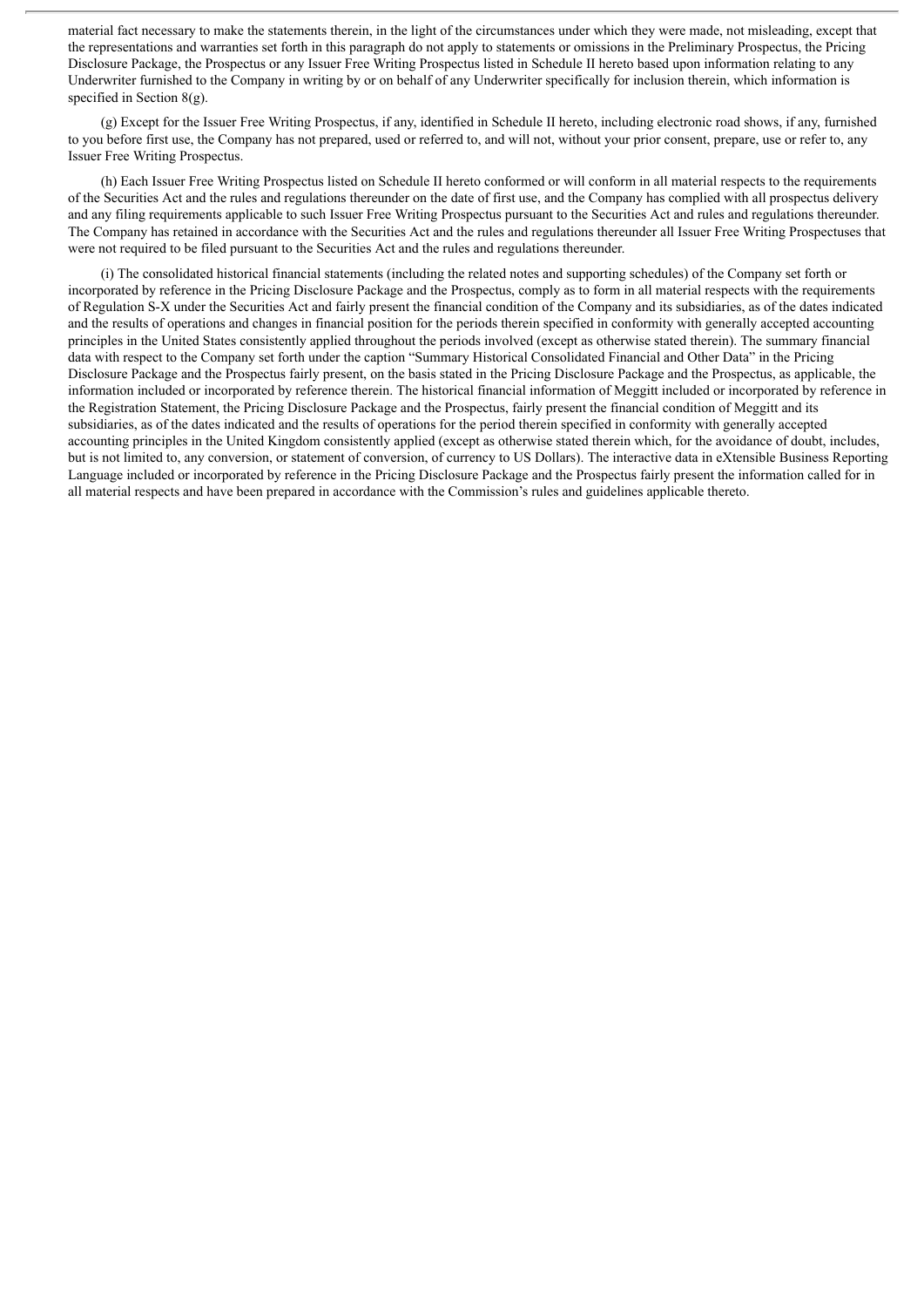(j) The forecasted financial data for the Company included or incorporated by reference in the Pricing Disclosure Package and the Prospectus include assumptions that provide a reasonable basis for presenting the forecasted financial data based on the historical financial data and financial and other information that management of the Company had available at such time, the related adjustments give appropriate effect to those assumptions, and the adjustments reflect the proper application of those adjustments to the historical financial statement amounts included or incorporated by reference in the Pricing Disclosure Package and the Prospectus.

#### (k) [Reserved].

(l) Deloitte & Touche LLP, who have certified certain financial statements of the Company and its consolidated subsidiaries, whose report appears in the Pricing Disclosure Package and the Prospectus or is incorporated by reference therein and who have delivered the initial letter referred to in Section 5(f) hereof, are independent public accountants as required by the Securities Act and the rules and regulations thereunder.

(m) Each of the Company and its subsidiaries has been duly organized and is an existing legal entity in good standing under the laws of its jurisdiction of incorporation or organization, has full power and authority (corporate and other) to conduct its business as described in the Pricing Disclosure Package and the Prospectus and is duly qualified to do business in each jurisdiction in which it owns or leases real property or in which the conduct of its business requires such qualification except where the failure to be so qualified, considering all such cases in the aggregate, does not involve a material risk to the business, properties, financial position or results of operations of the Company and its subsidiaries (taken as a whole); and all of the outstanding shares of capital stock or other similar form of equity interests, as the case may be, of each such subsidiary have been duly authorized and validly issued, are fully paid and non-assessable and (except as otherwise stated in the Pricing Disclosure Package and the Prospectus) are owned beneficially by the Company subject to no security interest, other encumbrance or adverse claim.

(n) This Underwriting Agreement ("**this Agreement**") has been duly authorized, executed and delivered by the Company.

(o) The cooperation agreement between the Company and Meggitt has been duly authorized, executed and delivered by the Company and Meggitt.

(p) The Supplemental Indenture, the Indenture and the Securities have been duly authorized. The Indenture has been duly qualified under the Trust Indenture Act, executed and delivered and constitutes, and the Securities, when duly executed, authenticated, issued and delivered as contemplated hereby and by the Supplemental Indenture and the Indenture, will constitute, valid and legally binding obligations of the Company enforceable in accordance with each of their terms subject, as to enforcement, to bankruptcy, insolvency, reorganization and other laws of general applicability relating to or affecting creditors' rights and to general equity principles. The Securities will be in the form contemplated by, and each registered holder thereof, will be entitled to the benefits of the Supplemental Indenture and the Indenture. Each of the Supplemental Indenture, the Indenture and the Securities will conform in all material respects to the descriptions thereof in the Pricing Disclosure Package and the Prospectus.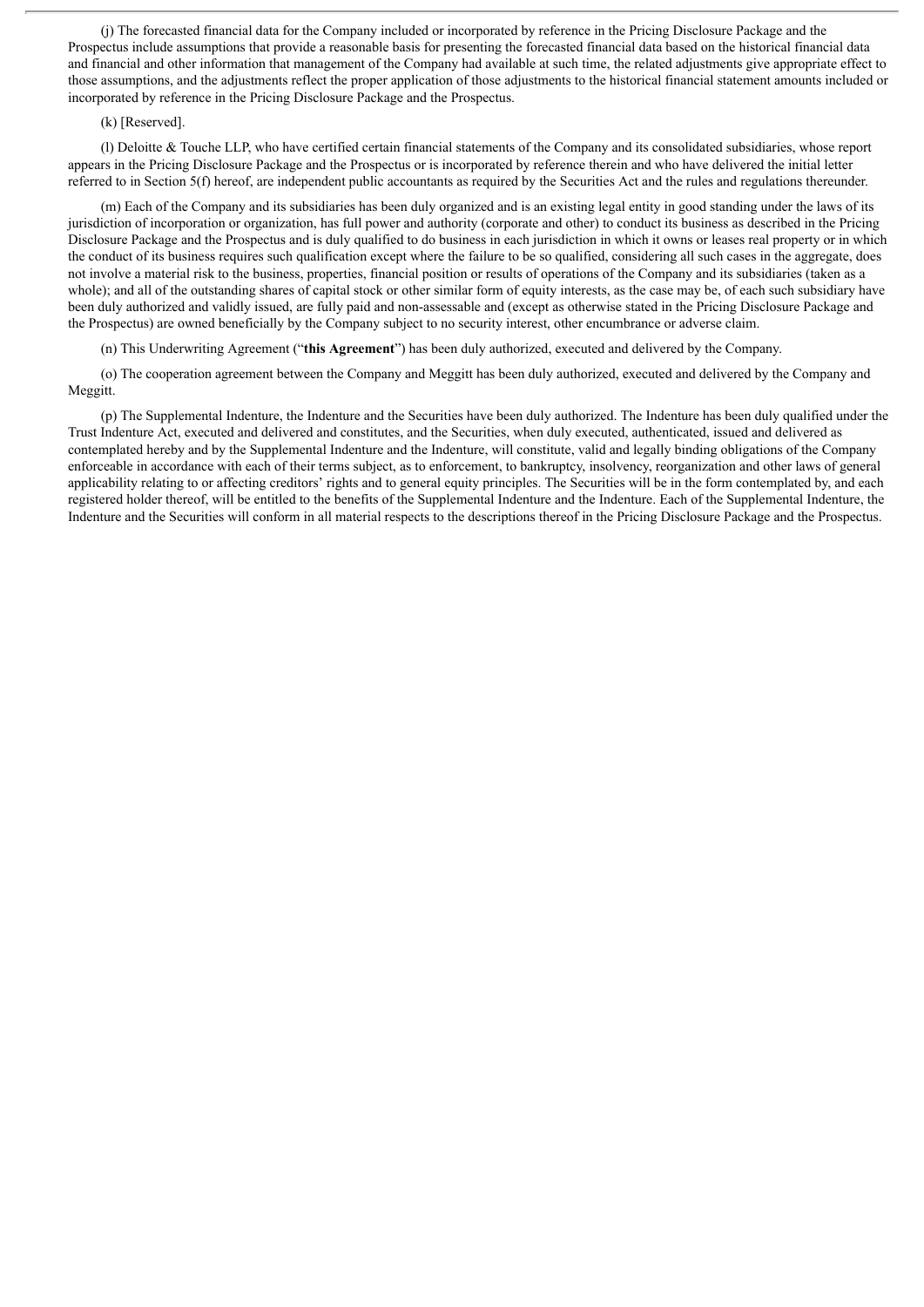(q) The execution and delivery by the Company of, and the performance by the Company of its obligations under, this Agreement, the Supplemental Indenture, the Indenture and the Securities will not contravene any provision of applicable law or the articles of incorporation or code of regulations of the Company or any agreement or other instrument binding upon the Company or any of its subsidiaries that is material to the Company and its subsidiaries (taken as a whole), or any judgment, order or decree of any governmental body, agency or court having jurisdiction over the Company or any subsidiary, and no consent, approval, authorization or order of, or qualification with, any governmental body or agency is required for the performance by the Company of its obligations under this Agreement, the Supplemental Indenture, the Indenture or the Securities, except such as may be required by the securities or Blue Sky laws of the various states in connection with the offer and sale of the Securities and by Federal and state securities laws.

(r) Except as contemplated in the Pricing Disclosure Package and the Prospectus, neither the Company nor any of its subsidiaries has incurred any liabilities or obligations, direct or contingent, or entered into any transactions, not in the ordinary course of business, that are material to the Company and its subsidiaries (taken as a whole), and there has not been any material change, on a consolidated basis, in the capital stock, short-term or long-term debt of the Company and its subsidiaries, or any material adverse change, or any development involving a prospective material adverse change, in the condition (financial or other), business, prospects, net worth or results of operations of the Company and its subsidiaries (taken as a whole).

(s) Except as set forth in the Pricing Disclosure Package and the Prospectus, there is not pending or, to the knowledge of the Company, threatened, any action, suit or proceeding to which the Company or any of its subsidiaries is a party before or by any court or governmental agency or body, which might result in any material adverse change in the condition (financial or other), business, prospects, net worth or results of operations of the Company and its subsidiaries, or might materially and adversely affect the properties or assets thereof or the consummation of the transactions contemplated in this Agreement, the Supplemental Indenture or the Indenture or the performance by the Company of its obligations under this Agreement, the Supplemental Indenture, the Indenture or the Securities.

(t) The statements in the Pricing Disclosure Package and the Prospectus under the captions "Description of Notes" and "Underwriting" insofar as they purport to constitute a summary of the terms of the Securities, this Agreement, the Supplemental Indenture or the Indenture are accurate, complete and fair.

(u) (i) None of the Company, any of its subsidiaries or, to the knowledge of the Company, any director, officer, agent, employee or affiliate of the Company or any of its subsidiaries, have taken any action in furtherance of an offer, payment, promise to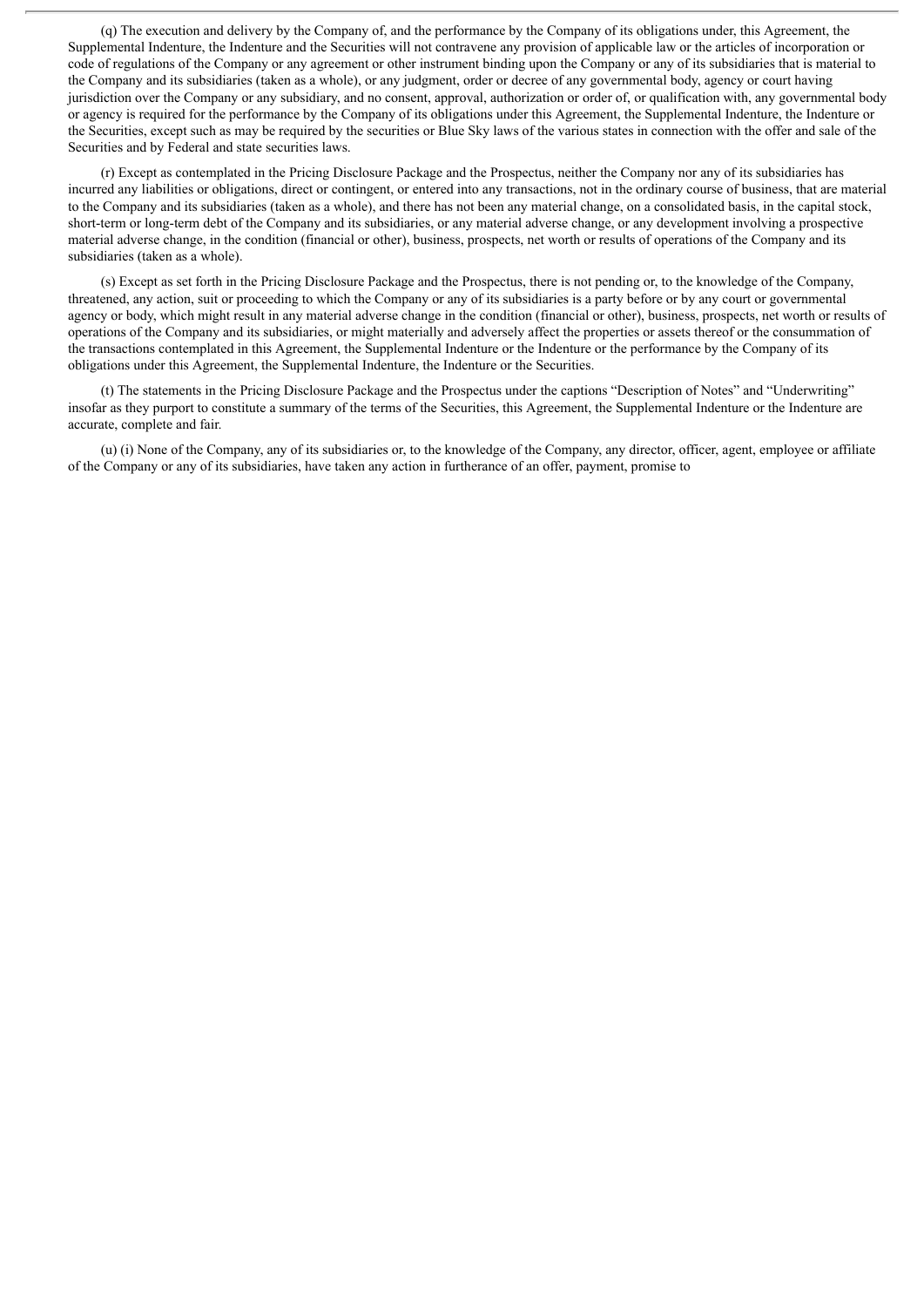pay, or authorization or approval of the payment, giving or receipt of money, property, gifts or anything else of value, directly or indirectly, to any government official (including any officer or employee of a government or government-owned or controlled entity or of a public international organization, or any person acting in an official capacity for or on behalf of any of the foregoing, or any political party or party official or candidate for political office) ("**Government Official**") in order to influence official action, or to any person in violation of any applicable anticorruption laws; (ii) the Company and its subsidiaries (taken as a whole) and, to the knowledge of the Company, its affiliates have conducted their businesses in compliance in all material respects with applicable anti-corruption laws and have instituted and maintain policies and procedures reasonably designed to promote and achieve compliance with such laws and with the representations and warranties contained herein; and (iii) none of the Company or any of its subsidiaries, will use, directly or indirectly, the proceeds of the offering in furtherance of an offer, payment, promise to pay, or authorization of the payment or giving of money, or anything else of value, to any person in violation of any applicable anticorruption laws.

(v) The operations of the Company and its subsidiaries are and have been conducted at all times in material compliance with applicable financial recordkeeping and reporting requirements of the Currency and Foreign Transactions Reporting Act of 1970, as amended, the money laundering statutes of all applicable jurisdictions, the rules and regulations thereunder and any related or similar rules, regulations or guidelines issued, administered or enforced by any governmental agency (collectively, the "**Money Laundering Laws**"), and no action, suit or proceeding by or before any court or governmental agency, authority or body or any arbitrator involving the Company or any of its subsidiaries with respect to the Money Laundering Laws is pending or, to the knowledge of the Company, threatened.

(w) (i) None of the Company and its subsidiaries or, to the Company's knowledge, any of their respective directors, officers, agents, employees, or affiliates of the Company or any of its subsidiaries, is an individual or entity ("**Person**") that is, or is owned or controlled by one or more Persons that are:

(A) the subject of any sanctions administered or enforced by the U.S. Department of Treasury's Office of Foreign Assets Control ("**OFAC**"), the United Nations Security Council ("**UNSC**"), the European Union ("**EU**"), Her Majesty's Treasury ("**HMT**"), or other relevant sanctions authority (collectively, "**Sanctions**"), or

(B) located, organized or resident in a country or territory that is the subject of Sanctions (including, without limitation, the so-called Donetsk People's Republic, the so-called Luhansk People's Republic, the Crimea Region of Ukraine, Cuba, Iran, North Korea and Syria).

(ii) The Company will not, directly or indirectly, use the proceeds of the offering, or lend, contribute or otherwise make available such proceeds to any subsidiary, joint venture partner or other Person: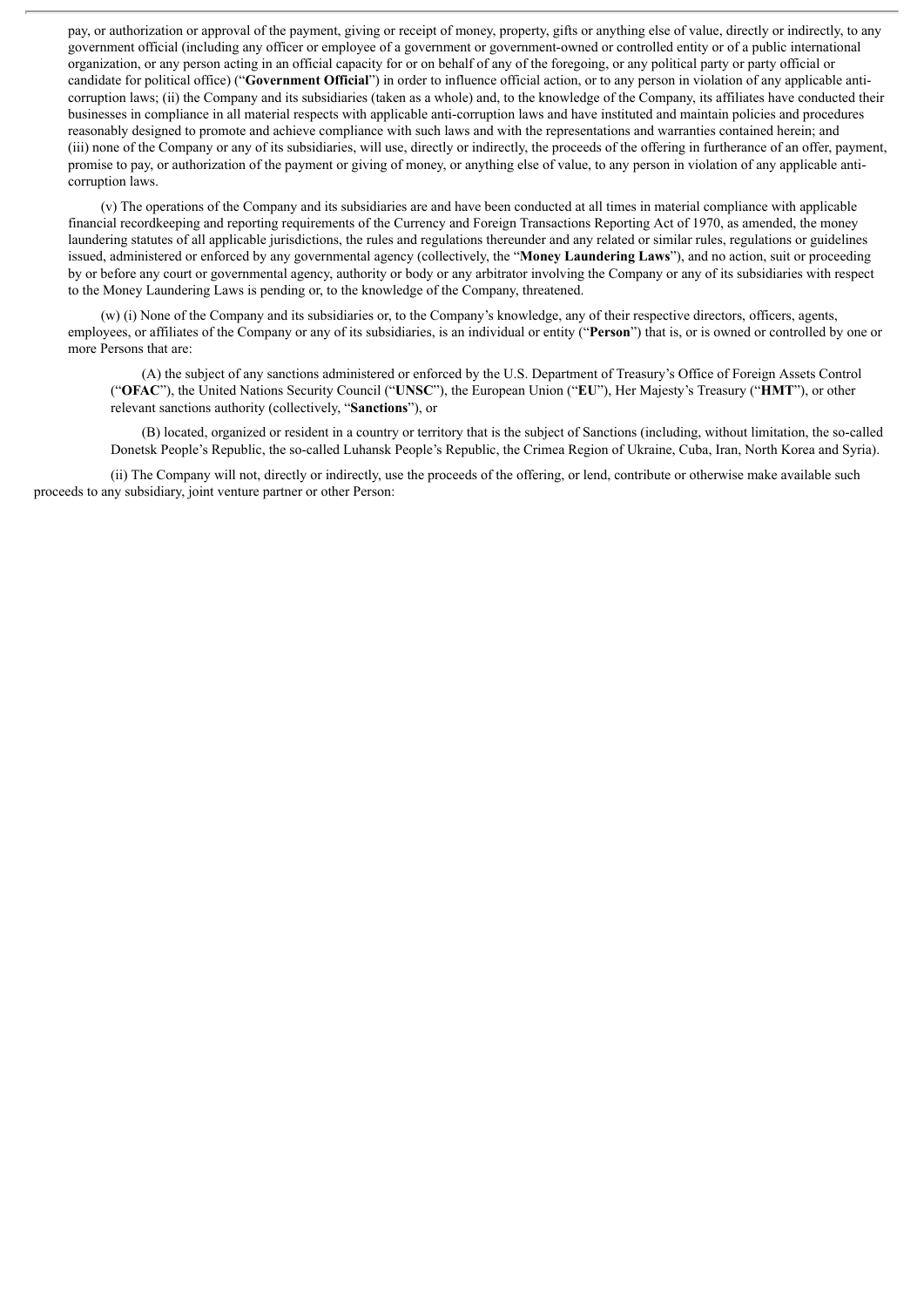(A) to fund or facilitate any activities or business of or with any Person or in any country or territory that, at the time of such funding or facilitation, is the subject of Sanctions; or

(B) in any other manner that will result in a violation of Sanctions by any Person (including any Person participating in the offering, whether as underwriter, advisor, investor or otherwise).

(iii) For the past five years, the Company and its subsidiaries have not knowingly engaged in, are not now knowingly engaged in, and will not engage in, any dealings or transactions with any Person, or in any country or territory, that at the time of the dealing or transaction is or was the subject of Sanctions.

(x) The Company and each of its subsidiaries have filed all federal, state, local and non-U.S. tax returns required to be filed through the date of this Agreement or have requested extensions thereof (except where the failure to file would not, individually or in the aggregate, have a material adverse effect) and have paid all taxes required to be paid thereon (except for cases in which the failure to file or pay would not have a material adverse effect, or, except as currently being contested in good faith and for which reserves required by generally accepted accounting principles have been created in the financial statements of the Company), and no tax deficiency has been determined adversely to the Company or any of its subsidiaries which has had (nor does the Company nor any of its subsidiaries have any notice or knowledge of any tax deficiency which could reasonably be expected to be determined adversely to the Company or its subsidiaries and which could reasonably be expected to have) a material adverse effect.

(y) The Company and its subsidiaries maintain a system of internal accounting controls sufficient to provide reasonable assurance that (i) transactions are executed in accordance with management's general or specific authorizations; (ii) transactions are recorded as necessary to permit preparation of financial statements in conformity with generally accepted accounting principles and to maintain asset accountability; (iii) access to assets is permitted only in accordance with management's general or specific authorization; (iv) the recorded accountability for assets is compared with the existing assets at reasonable intervals and appropriate action is taken with respect to any differences; and (v) the interactive data in eXtensible Business Reporting Language included or incorporated by reference in the Pricing Disclosure Package and the Prospectus fairly present the information called for in all material respects and are prepared in accordance with the Commission's rules and guidelines applicable thereto. Except as described in the Pricing Disclosure Package and the Prospectus, since the end of the Company's most recent audited fiscal year, there has been (i) no material weakness in the Company's internal control over financial reporting (whether or not remediated) and (ii) no change in the Company's internal control over financial reporting that has materially affected, or is reasonably likely to materially affect, the Company's internal control over financial reporting.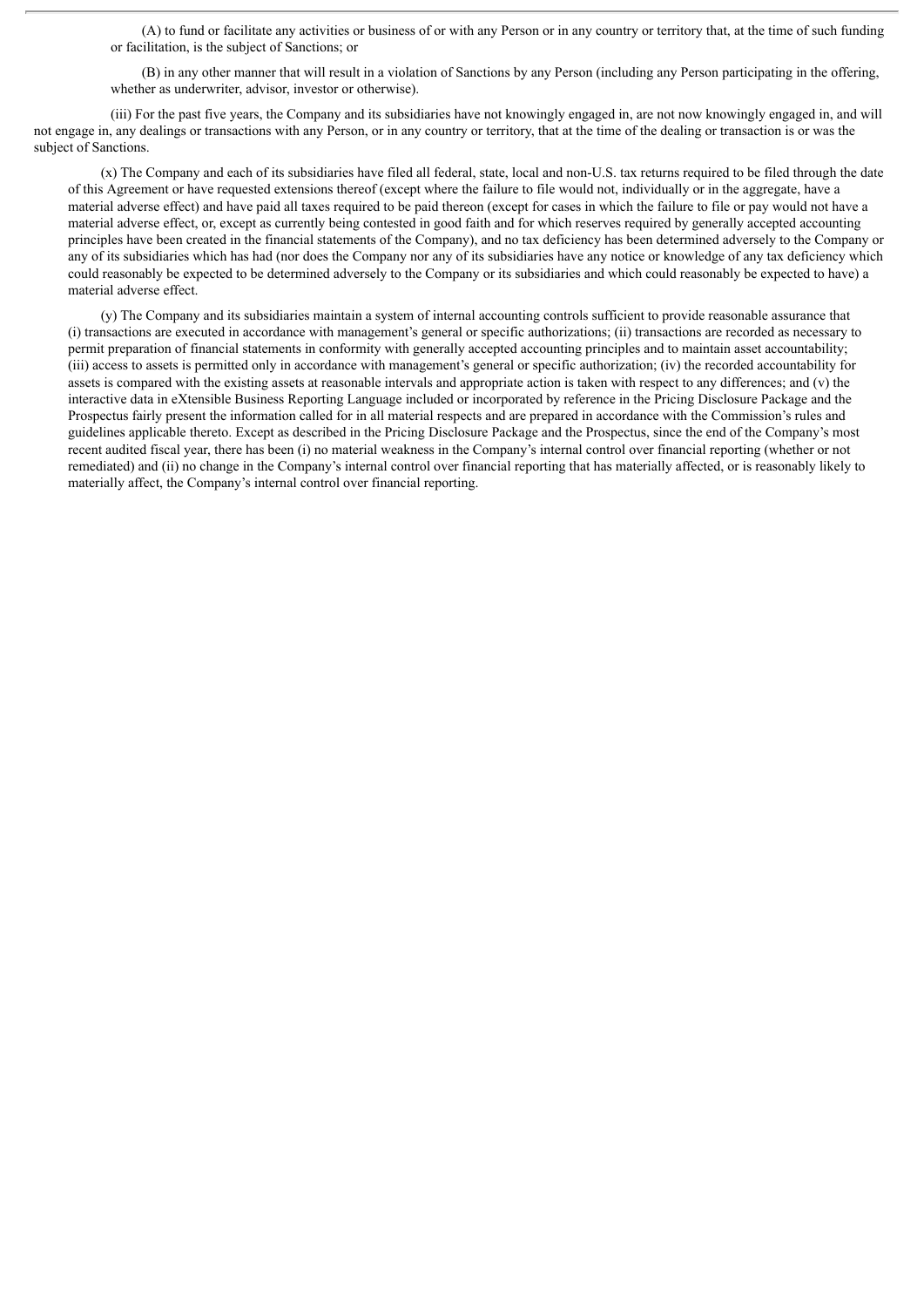(z) The Company has not distributed and, prior to the later to occur of the Closing Date and completion of the distribution of the Securities, will not distribute any offering material in connection with the offering and sale of the Securities other than any Preliminary Prospectus, the Prospectus, any Issuer Free Writing Prospectus to which the Representatives have consented in accordance with Section 1(f), 6(c) or 6(d) and any Issuer Free Writing Prospectus set forth on Schedule II hereto.

(aa) The Company and its subsidiaries' information technology assets and equipment, computers, systems, networks, hardware, software, websites, applications, and databases (collectively, "**IT Systems**") are adequate for, and operate and perform in all material respects as required in connection with the operation of the business of the Company and its subsidiaries as currently conducted, free and clear, to the knowledge of the Company, of all material bugs, errors, defects, Trojan horses, time bombs, malware and other corruptants. The Company and its subsidiaries have implemented and maintained commercially reasonable controls, policies, procedures, and safeguards to maintain and protect their material confidential information and the integrity, continuous operation, redundancy and security of all IT Systems and data (including all personal, personally identifiable, sensitive, confidential or regulated data ("**Personal Data**")) used in connection with their businesses, and there have been no breaches, violations, outages or unauthorized uses of or accesses to the same, except as set forth in the Pricing Disclosure Package and the Prospectus or for those that have been remedied without material cost or liability or the duty to notify any other person and those that would not, individually or in the aggregate, have a material adverse effect, nor any incidents under internal review or investigations relating to the same. The Company and its subsidiaries are presently in material compliance with all applicable laws or statutes and all judgments, orders, rules and regulations of any court or arbitrator or governmental or regulatory authority, internal policies and contractual obligations relating to the privacy and security of IT Systems and Personal Data and to the protection of such IT Systems and Personal Data from unauthorized use, access, misappropriation or modification.

2. *Agreements to Sell and Purchase*. The Company hereby agrees to sell to the several Underwriters, and each Underwriter, upon the basis of the representations and warranties herein contained, but subject to the conditions hereinafter stated, agrees, severally and not jointly, to purchase from the Company at a purchase price of (i) 99.581% of the principal amount thereof plus accrued interest, if any, to the Closing Date, the principal amount of 2024 Notes set forth opposite such Underwriter's name in Schedule I hereto; (ii) 99.188% of the principal amount thereof plus accrued interest, if any, to the Closing Date, the principal amount of 2027 Notes set forth opposite such Underwriter's name in Schedule I hereto; and (iii) 99.155% of the principal amount thereof plus accrued interest, if any, to the Closing Date, the principal amount of 2029 Notes set forth opposite such Underwriter's name in Schedule I hereto. The above purchase prices represent a concession not in excess of 0.350% of the principal amount in the case of the 2024 Notes, 0.600% of the principal amount in the case of the 2027 Notes and 0.625% of the principal amount in the case of the 2029 Notes.

3. *Terms of Of ering.* You have advised the Company that the Underwriters will make an offering of the Securities purchased by the Underwriters hereunder as soon as practicable after this Agreement is entered into as in your judgment is advisable.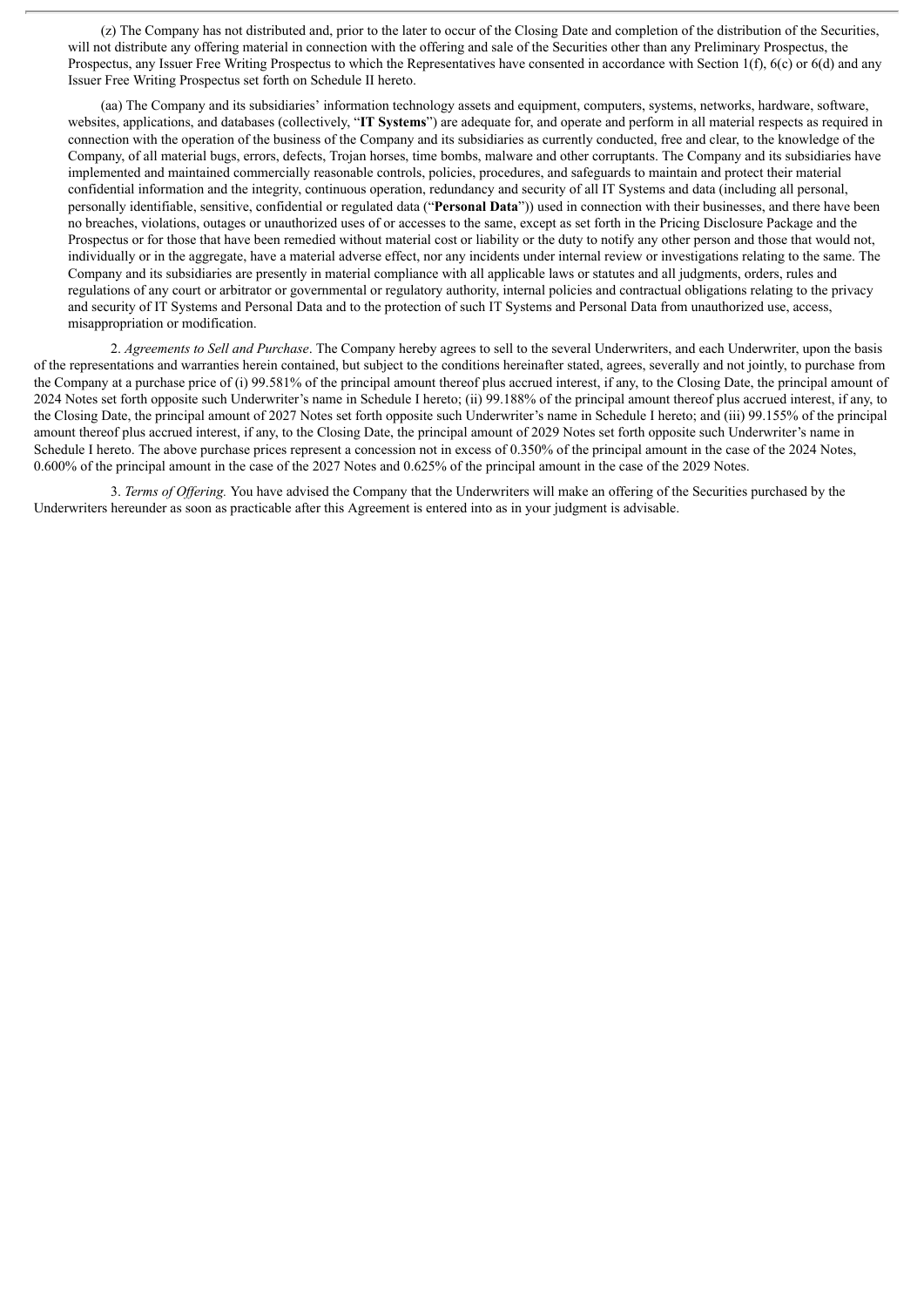4. *Payment and Delivery.* Payment for the Securities shall be made to the Company in Federal or other funds immediately available in New York City against delivery of such Securities for the respective accounts of the several Underwriters at 10:00 a.m., New York City time, on June 15, 2022, or at such other time on the same or such other date, not later than two business days thereafter, as shall be designated in writing by you. The time and date of such payment are hereinafter referred to as the "**Closing Date**."

The Securities shall be in definitive form or global form, as specified by you, and registered in such names and in such denominations as you shall request in writing not later than one full business day prior to the Closing Date. The Securities shall be delivered to you on the Closing Date for the respective accounts of the several Underwriters, with any transfer taxes payable in connection with the transfer of the Securities to the Underwriters duly paid, against payment of the purchase price therefor plus accrued interest, if any, to the date of payment and delivery. Delivery of the Securities shall be made through the facilities of The Depository Trust Company.

5. *Conditions to the Underwriters' Obligations.* The several obligations of the Underwriters to purchase and pay for the Securities on the Closing Date are subject to the following conditions:

(a) Subsequent to the execution and delivery of this Agreement and prior to the Closing Date:

(i) the Prospectus shall have been timely filed with the Commission in accordance with Section 6(a). The Company shall have complied with all filing requirements applicable to any Issuer Free Writing Prospectus used or referred to after the date hereof; no stop order suspending the effectiveness of the Registration Statement or preventing or suspending the use of the Prospectus or any Issuer Free Writing Prospectus shall have been issued and no proceeding or examination for such purpose shall have been initiated or threatened by the Commission; and any request of the Commission for inclusion of additional information in the Registration Statement or the Prospectus or otherwise shall have been complied with;

(ii) there shall not have occurred any downgrading, nor shall any notice have been given of any intended or potential downgrading or of any review for a possible change that does not indicate the direction of the possible change, in the rating accorded the Company or any of the securities of the Company by any "nationally recognized statistical rating organization," as such term is defined in Section 3(a)(62) of the Exchange Act or any such organization shall have publicly announced that it has under surveillance or review, with possible negative implications, its rating of any of the Company's debt securities;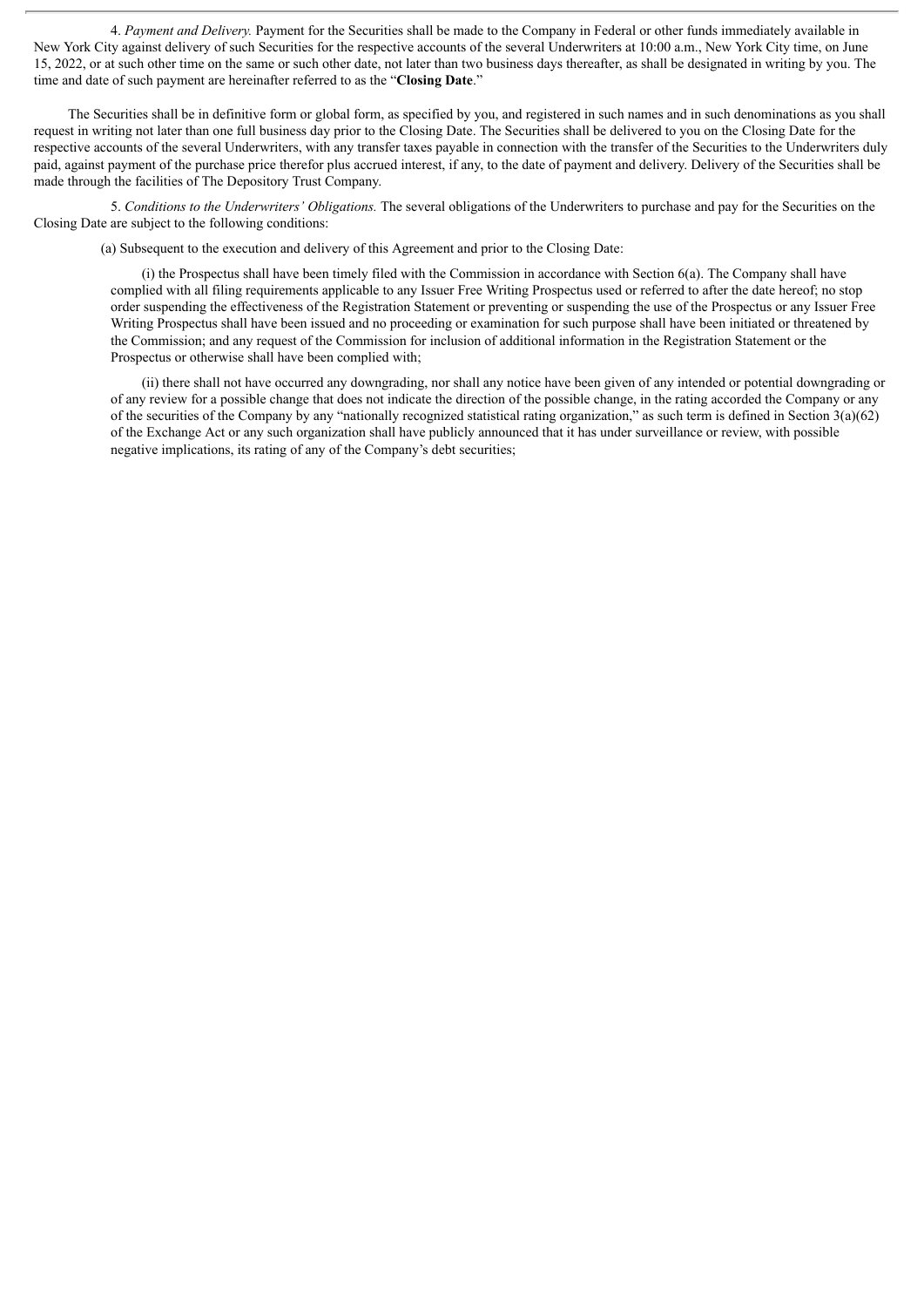(iii) the Pricing Disclosure Package and the Prospectus shall not contain an untrue statement of fact which in the opinion of the Underwriters is material, or omit a fact which in the opinion of the Underwriters is material and is required to be stated therein or is necessary to make the statements therein, in the light of the circumstances under which they were made, not misleading; and

(iv) except as contemplated in the Pricing Disclosure Package and the Prospectus (a) neither the Company nor any of its subsidiaries has incurred any liabilities or obligations, direct or contingent, or entered into any transactions, not in the ordinary course of business and (b) there shall not have been any change, on a consolidated basis, in the capital stock, short-term debt or long-term debt of the Company and its subsidiaries, or any change in the condition (financial or other), business, prospects, net worth or results of operations of the Company and its subsidiaries (taken as a whole), that, with respect to each of clauses (a) and (b) of this Section  $5(a)(iv)$ , in the judgment of the Representatives, is so materially adverse with respect to the Company and its subsidiaries (taken as a whole), as to make it impracticable or inadvisable to offer or deliver the Securities on the terms and in the manner contemplated by the Pricing Disclosure Package and the Prospectus.

(b) The Representatives shall have received on the Closing Date a certificate, dated the Closing Date and signed by the principal financial or accounting officer of the Company, to the effect set forth in Section  $5(a)(ii)$  and to the effect that the representations and warranties of the Company contained in this Agreement are true and correct as of the Closing Date and that the Company has complied with all of the agreements and satisfied all of the conditions on its part to be performed or satisfied hereunder on or before the Closing Date.

The officer signing and delivering such certificate may rely upon the best of his or her knowledge as to proceedings threatened.

(c) The Representatives shall have received on the Closing Date an opinion letter (including negative assurance) of Jones Day, outside counsel for the Company, dated the Closing Date, in such form as is satisfactory to the Representatives. Such opinion shall be rendered to the Representatives at the request of the Company and shall so state therein.

#### (d) [Reserved].

(e) The Representatives shall have received on the Closing Date an opinion of Weil, Gotshal & Manges LLP, counsel for the Representatives, dated the Closing Date, with respect to the issuance and sale of the Securities, the Supplemental Indenture, the Indenture, the Pricing Disclosure Package and the Prospectus and other related matters as the Representatives shall reasonably request.

(f) The Representatives shall have received on each of the date hereof and the Closing Date a letter, dated the date hereof or the Closing Date, as the case may be, in form and substance satisfactory to the Underwriters, from Deloitte & Touche LLP, confirming that they are an independent public accounting firm with respect to the Company and containing statements and information of the type ordinarily included in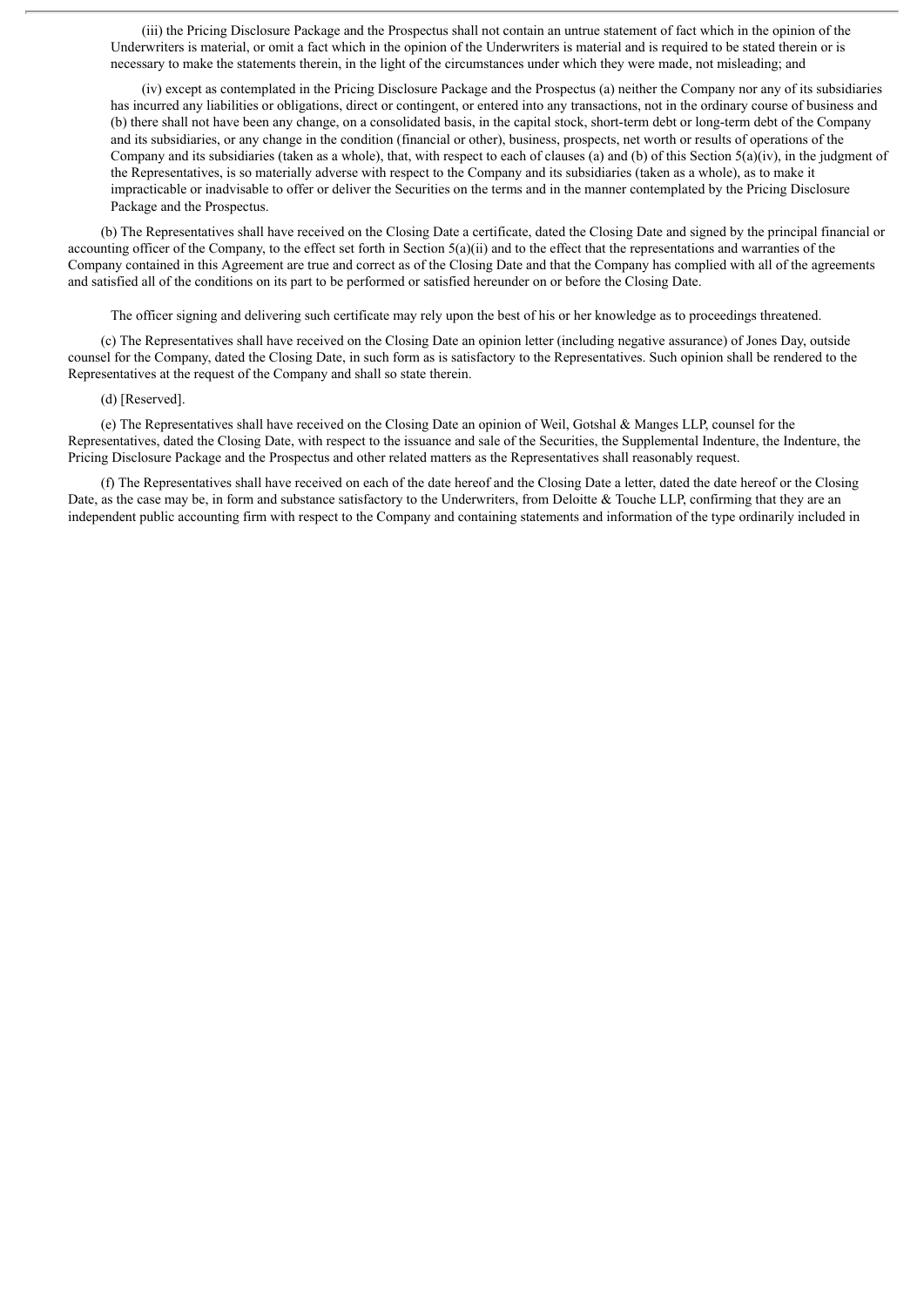accountants' "comfort letters" to underwriters with respect to the financial statements and certain financial information contained in or incorporated by reference into the Pricing Disclosure Package and the Prospectus; *provided* that the letter delivered on the Closing Date shall use a "cut-off date" not more than three business days prior to the Closing Date.

#### (g) [Reserved].

6. *Covenants of the Company.* The Company covenants with each Underwriter as follows:

(a) To furnish to you in New York City, without charge, during the period mentioned in Section 6(d) or (e), as many copies of the Pricing Disclosure Package, the Prospectus, any documents incorporated by reference therein and any supplements and amendments thereto as you may reasonably request as soon as reasonably practical, but no later than two business days, after receipt of such request.

(b) To prepare the Prospectus in a form approved by the Representatives and to file such Prospectus pursuant to Rule 424(b) under the Securities Act not later than the Commission's close of business on the second business day following the execution and delivery of this Agreement; to make no further amendment or any supplement to the Registration Statement or the Prospectus prior to the Closing Date except as provided herein; to advise the Representatives, promptly after it receives notice thereof, of the time when any amendment or supplement to the Registration Statement or the Prospectus has been filed and to furnish the Representatives with copies thereof; to advise the Representatives, promptly after it receives notice thereof, of the issuance by the Commission of any stop order or of any order preventing or suspending the use of the Prospectus or any Issuer Free Writing Prospectus, of the suspension of the qualification of the Securities for offering or sale in any jurisdiction, of the initiation or threatening of any proceeding or examination for any such purpose, or any notice from the Commission objecting to the use of the form of Registration Statement or any post-effective supplement thereto or of any request by the Commission for the amending or supplementing of the Registration Statement, the Prospectus or any Issuer Free Writing Prospectus or for additional information; and, in the event of the issuance of any stop order or of any order preventing or suspending the use of the Prospectus or any Issuer Free Writing Prospectus or suspending any such qualification, to use promptly its best efforts to obtain its withdrawal.

(c) Prior to filing with the Commission any amendment or supplement to the Registration Statement, the Preliminary Prospectus Supplement, the Pricing Disclosure Package, the Prospectus, or any document incorporated by reference in the Prospectus as any amendment to any document incorporated by reference in the Prospectus, to furnish to you a copy of each such proposed amendment or supplement and not to use any such proposed amendment or supplement to which you reasonably object; provided that the Company may file with the Commission information required to be filed by Sections 13(a), 13(c), 14 or 15(d) of the Exchange Act, upon reasonable notice to the Representatives, irrespective of objections by the Representatives.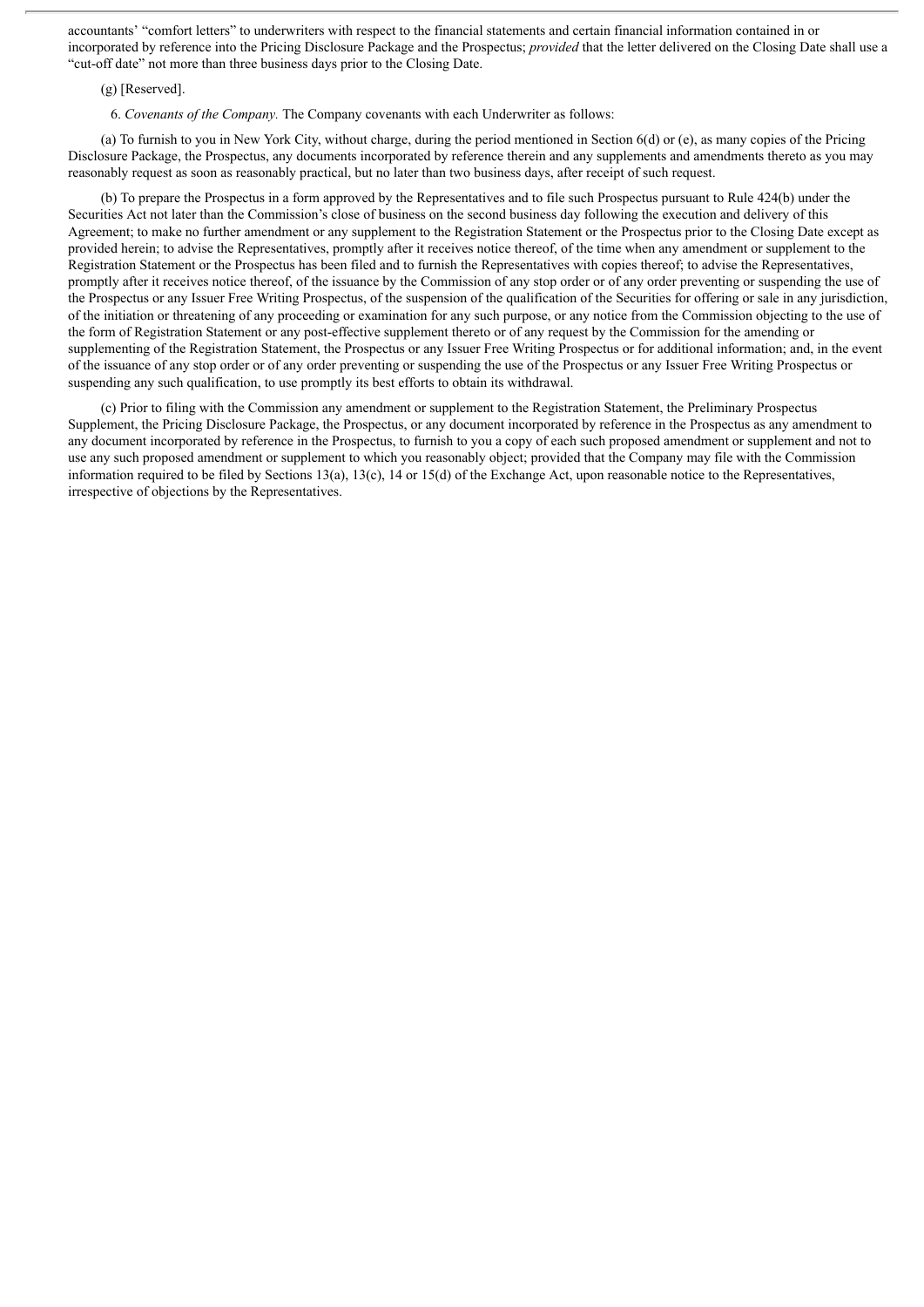(d) To furnish to you a copy of each proposed Issuer Free Writing Prospectus to be prepared by or on behalf of, used by, or referred to by the Company and not to use or refer to any proposed Issuer Free Writing Prospectus to which you reasonably object.

(e) If the Pricing Disclosure Package is being used to solicit offers to buy the Securities at a time when the Prospectus is not yet available to prospective purchasers and any event shall occur or condition exist as a result of which it is necessary to amend or supplement the Pricing Disclosure Package or to file under the Exchange Act any document incorporated by reference in the Prospectus in order to make the statements therein, in the light of the circumstances, not misleading, or if, in the opinion of counsel for the Underwriters, it is necessary to amend or supplement the Pricing Disclosure Package to comply with the Securities Act, the Exchange Act or other applicable law, forthwith to prepare and file, and to furnish, at its own expense, to the Underwriters and to any dealer upon request, either amendments or supplements to the Pricing Disclosure Package so that the statements in the Pricing Disclosure Package as so amended or supplemented will not, in the light of the circumstances when delivered to a prospective purchaser, be misleading or so that the Pricing Disclosure Package, as amended or supplemented, will comply with such applicable law.

(f) If, during such period after the date hereof and prior to the date on which all of the Securities shall have been sold by the Underwriters, any event shall occur or condition exist as a result of which it is necessary to amend or supplement the Prospectus or to file under the Exchange Act any document incorporated by reference in the Prospectus in order to make the statements therein, in the light of the circumstances when the Prospectus is delivered to a purchaser, not misleading, or if, in the opinion of counsel for the Underwriters, it is necessary to amend or supplement the Prospectus to comply with the Securities Act, the Exchange Act or other applicable law, forthwith to prepare and file, and to furnish, at its own expense, to the Underwriters, either amendments or supplements to the Prospectus so that the statements in the Prospectus as so amended or supplemented will not, in the light of the circumstances when the Prospectus is delivered to a purchaser, be misleading or so that the Prospectus, as amended or supplemented, will comply with such applicable law.

(g) To comply with all applicable requirements of Rule 433 under the Securities Act with respect to any Issuer Free Writing Prospectus.

(h) To file promptly with the Commission any amendment or supplement to the Registration Statement or the Prospectus that may, in the judgment of the Company or the Representatives, be required by the Securities Act or requested by the Commission.

(i) To apply the net proceeds from the sale of the Securities being sold by the Company substantially in accordance with the description as set forth in the Prospectus under the caption "Use of Proceeds."

(j) To file with the Commission such information on Form 10-Q or Form 10-K, as may be required by Rule 463 under the Securities Act.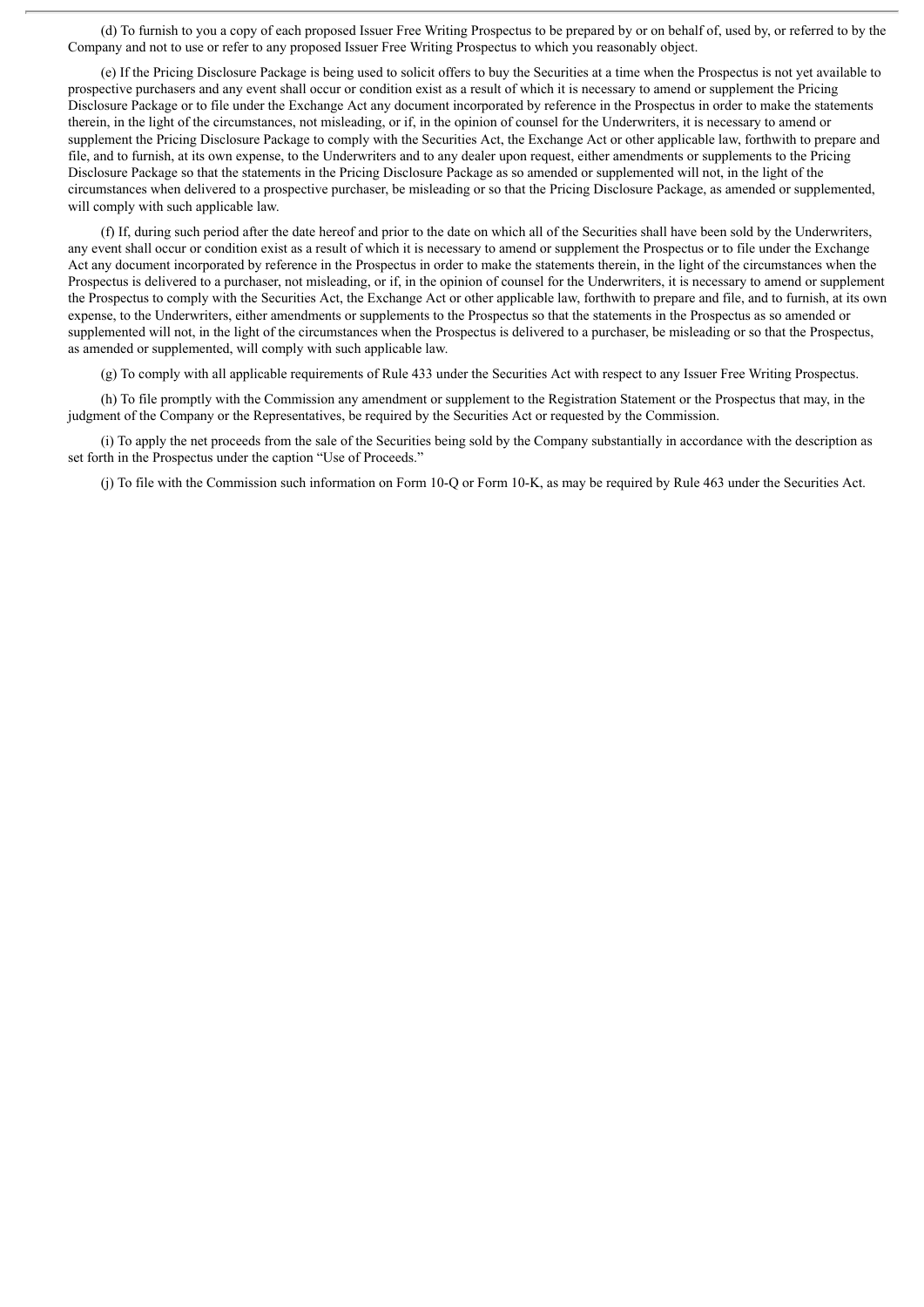(k) To endeavor to qualify the Securities for offer and sale under the securities or Blue Sky laws of such jurisdictions as you shall reasonably request, provided, however, that neither the Company nor any of its subsidiaries shall be required to (i) qualify as a foreign corporation or other entity or as a dealer in securities in any such jurisdiction where it would not otherwise be required to so qualify, (ii) file any general consent to service of process in any such jurisdiction or (iii) subject itself to taxation in any such jurisdiction if it is not otherwise so subject.

(l) Whether or not the transactions contemplated in this Agreement are consummated or this Agreement is terminated, to pay or cause to be paid all expenses incident to the performance of its obligations under this Agreement, including: (i) the fees, disbursements and expenses of the Company's counsel and the Company's accountants in connection with the issuance and sale of the Securities and all other fees or expenses in connection with the preparation of the Registration Statement (including any exhibits thereto), any Preliminary Prospectus, the Pricing Disclosure Package, the Prospectus, any Issuer Free Writing Prospectus, and any amendments and supplements to any of the foregoing, including all printing costs associated therewith, and the delivering of copies thereof to the Underwriters, in the quantities herein above specified, (ii) all costs and expenses related to the transfer and delivery of the Securities to the Underwriters, including any transfer or other taxes payable thereon, (iii) the cost of printing or producing any Blue Sky or legal investment memorandum in connection with the offer and sale of the Securities under state securities laws and all expenses in connection with the qualification of the Securities for offer and sale under state securities laws as provided in Section 6(f) hereof, including filing fees and the reasonable fees and disbursements of counsel for the Underwriters in connection with such qualification and in connection with the Blue Sky or legal investment memorandum (which shall not exceed \$6,500 in the aggregate), (iv) any fees charged by rating agencies for the rating of the Securities, (v) the fees and expenses, if any, incurred in connection with the admission of the Securities for trading on any appropriate market system, (vi) the costs and charges of the Base Trustee, Series Trustee and any transfer agent, registrar or depositary, (vii) the cost of the preparation, issuance and delivery of the Securities, (viii) the costs and expenses of the Company relating to investor presentations on any "road show" undertaken in connection with the marketing of the offering of the Securities, including, without limitation, expenses associated with the preparation or dissemination of any electronic road show, expenses associated with production of road show slides and graphics, fees and expenses of any consultants engaged in connection with the road show presentations with the prior approval of the Company and travel and lodging expenses of the representatives and officers of the Company and any such consultants (ix) the document production charges and expenses associated with printing this Agreement, and (x) all other cost and expenses incident to the performance of the obligations of the Company hereunder for which provision is not otherwise made in this Section. It is understood, however, that except as provided in this Section, Section 8, and the last paragraph of Section 10, the Underwriters will pay all of their costs and expenses, including fees and disbursements of their counsel, transfer taxes payable on resale of any of the Securities by them, travel and lodging expenses of the Underwriters and any advertising expenses connected with any offers they may make.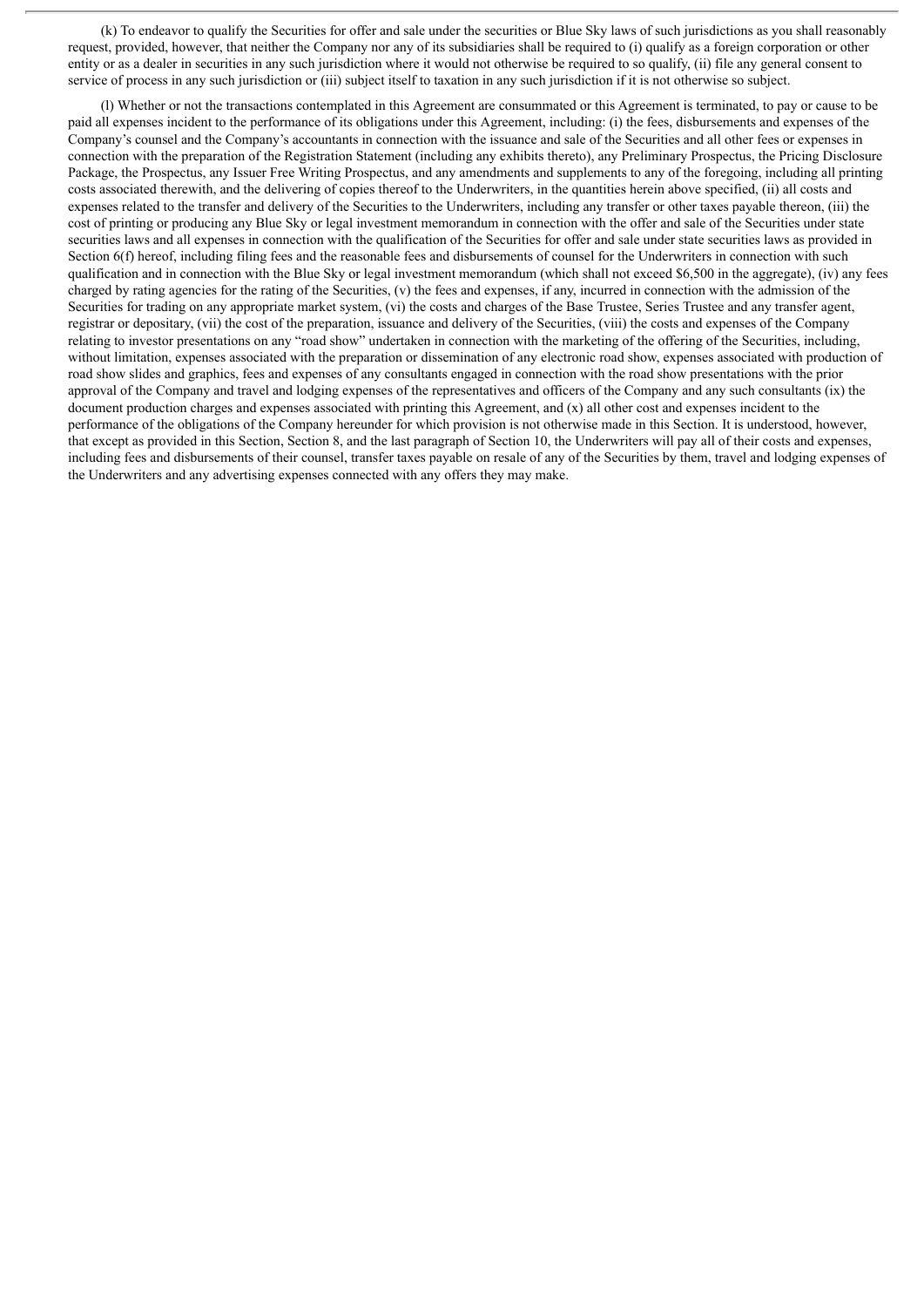(m) Neither the Company nor any controlled affiliate will sell, offer for sale or solicit offers to buy or otherwise negotiate in respect of any security (as defined in the Securities Act) which could be integrated with the sale of the Securities contemplated by this Agreement pursuant to the Securities Act, the rules and regulations thereunder or the interpretations thereof by the Commission.

(n) During the period of one year after the Closing Date, the Company will not be, nor will it become, an open-end investment company, unit investment trust or face-amount certificate company that is or is required to be registered under Section 8 of the Investment Company Act.

(o) Not to take any action prohibited by Regulation M under the Exchange Act in connection with the distribution of the Securities contemplated hereby.

The Company also agrees that, without the prior written consent of the Representatives on behalf of the Underwriters, it will not, during the period beginning on the date hereof and continuing to and including the Closing Date, offer, sell contract to sell or otherwise dispose of any debt securities of the Company or warrants to purchase debt securities of the Company substantially similar to the Securities (other than the sale of the Securities under this Agreement).

#### 7. [Reserved].

8. *Indemnity and Contribution*. (a) The Company agrees to indemnify and hold harmless each Underwriter, each person, if any, who controls any Underwriter within the meaning of either Section 15 of the Securities Act or Section 20 of the Exchange Act, and each affiliate of any Underwriter within the meaning of Rule 405 under the Securities Act from and against any and all losses, claims, damages and liabilities (including, without limitation, any legal or other expenses reasonably incurred in connection with defending or investigating any such action or claim) caused by any untrue statement or alleged untrue statement of a material fact contained in any Preliminary Prospectus, the Registration Statement, any Issuer Free Writing Prospectus, the Prospectus, and any materials or information provided to investors by, or with the approval of, the Company in connection with the marketing of the offering of the Securities, including any "road show" (as defined in Rule 433 under the Securities Act) not constituting an Issuer Free Writing Prospectus ("**Marketing Materials**"), prepared by or on behalf of, used by, or referred to by the Company, or any amendment or supplement thereto, or caused by any omission or alleged omission to state therein a material fact necessary to make the statements therein in the light of the circumstances under which they were made not misleading, except insofar as such losses, claims, damages or liabilities are caused by any such untrue statement or omission or alleged untrue statement or omission based upon information relating to any Underwriter furnished to the Company in writing by such Underwriter through you expressly for use therein, which consists solely of the information specified in Section 8(g).

(b) Each Underwriter, severally and not jointly, shall indemnify and hold harmless the Company, its directors, its officers and each person, if any, who controls the Company within the meaning of either Section 15 of the Securities Act or Section 20 of the Exchange Act to the same extent as the foregoing indemnity from the Company to such Underwriter, but only with reference to information relating to such Underwriter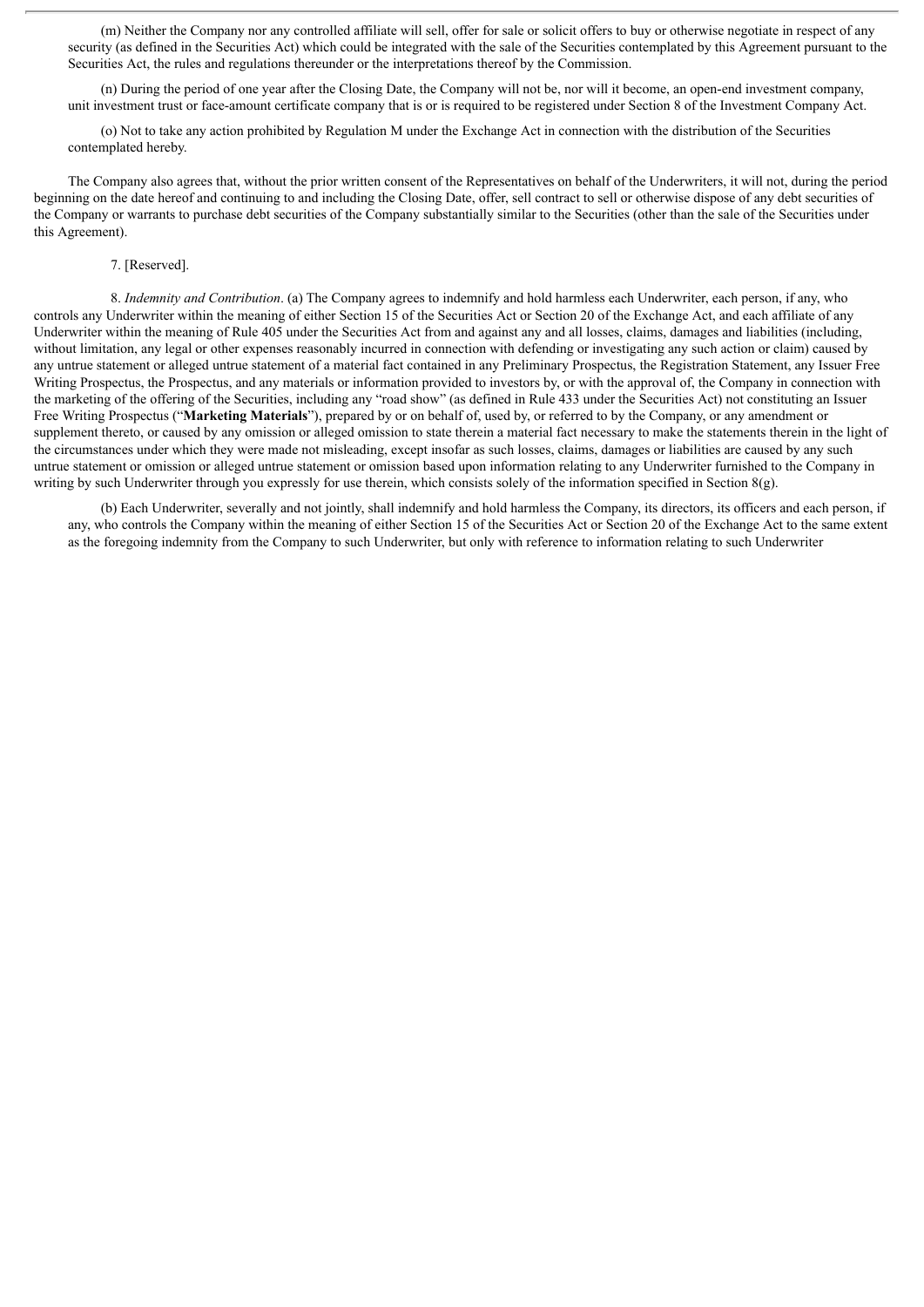furnished in writing to the Company through the Representatives by or on behalf of any Underwriter expressly for use in the Preliminary Prospectus Supplement, the Pricing Disclosure Package, the Prospectus, any Issuer Free Writing Prospectus set forth in Schedule II hereto, road show or Marketing Materials, which consists solely of the information specified in Section 8(g).

(c) In case any proceeding (including any governmental investigation) shall be instituted involving any person in respect of which indemnity may be sought pursuant to Section 8(a) or 8(b), such person (the "**indemnified party**") shall promptly notify the person against whom such indemnity may be sought (the "**indemnifying party**") in writing and the indemnifying party, upon request of the indemnified party, shall retain counsel reasonably satisfactory to the indemnified party to represent the indemnified party and any others the indemnifying party may designate in such proceeding and shall pay the fees and disbursements of such counsel related to such proceeding. In any such proceeding, any indemnified party shall have the right to retain its own counsel, but the fees and expenses of such counsel shall be at the expense of such indemnified party unless (i) the indemnifying party and the indemnified party shall have mutually agreed to the retention of such counsel or (ii) the named parties to any such proceeding (including any impleaded parties) include both the indemnifying party and the indemnified party and representation of both parties by the same counsel would be inappropriate due to actual or potential differing interests between them. It is understood that the indemnifying party shall not, in respect of the legal expenses of any indemnified party in connection with any proceeding or related proceedings in the same jurisdiction, be liable for the fees and expenses of more than one separate firm (in addition to any local counsel) for all such indemnified parties and that all such fees and expenses shall be reimbursed as they are incurred. Such firm shall be designated in writing by the Representatives, in the case of parties indemnified pursuant to Section 8(a), and by the Company, in the case of parties indemnified pursuant to Section 8(b). The indemnifying party shall not be liable for any settlement of any proceeding effected without its written consent, but if settled with such consent or if there be a final judgment for the plaintiff, the indemnifying party agrees to indemnify the indemnified party from and against any loss or liability by reason of such settlement or judgment. Notwithstanding the foregoing sentence, if at any time an indemnified party shall have requested an indemnifying party to reimburse the indemnified party for fees and expenses of counsel as contemplated by the second and third sentences of this paragraph, the indemnifying party agrees that it shall be liable for any settlement of any proceeding effected without its written consent if (i) such settlement is entered into more than 30 days after receipt by such indemnifying party of the aforesaid request and (ii) such indemnifying party shall not have reimbursed the indemnified party in accordance with such request prior to the date of such settlement. No indemnifying party shall, without the prior written consent of the indemnified party, effect any settlement of any pending or threatened proceeding in respect of which any indemnified party is or could have been a party and indemnity could have been sought hereunder by such indemnified party, unless such settlement includes an unconditional release of such indemnified party from all liability on claims that are the subject matter of such proceeding.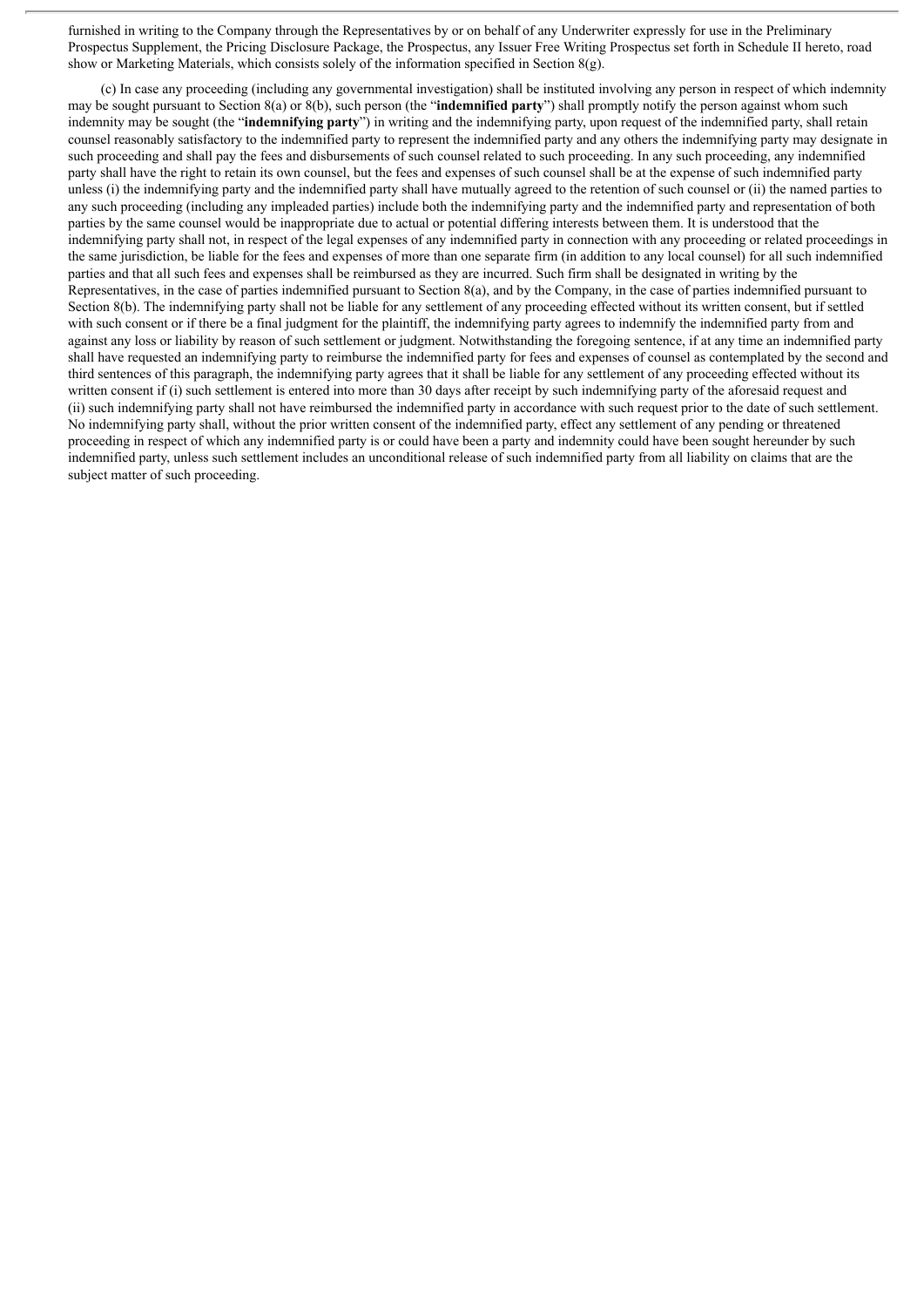(d) To the extent the indemnification provided for in Section 8(a) or 8(b) is unavailable to an indemnified party or insufficient in respect of any losses, claims, damages or liabilities referred to therein, then each indemnifying party under such paragraph, in lieu of indemnifying such indemnified party thereunder, shall contribute to the amount paid or payable by such indemnified party as a result of such losses, claims, damages or liabilities (i) in such proportion as is appropriate to reflect the relative benefits received by the Company on the one hand and the Underwriters on the other hand from the offering of the Securities or (ii) if the allocation provided by clause  $8(d)(i)$  above is not permitted by applicable law, in such proportion as is appropriate to reflect not only the relative benefits referred to in clause  $8(d)(i)$  above but also the relative fault of the Company on the one hand and of the Underwriter on the other hand in connection with the statements or omissions that resulted in such losses, claims, damages or liabilities, as well as any other relevant equitable considerations. The relative benefits received by the Company on the one hand and the Underwriters on the other hand in connection with the offering of the Securities shall be deemed to be in the same respective proportions as the net proceeds from the offering of the Securities (before deducting expenses) received by the Company and the total discounts and commissions received by the Underwriters bear to the aggregate offering price of the Securities. The relative fault of the Company on the one hand and of the Underwriters on the other hand shall be determined by reference to, among other things, whether the untrue or alleged untrue statement of a material fact or the omission or alleged omission to state a material fact relates to information supplied by the Company or by the Underwriters and the parties' relative intent, knowledge, access to information and opportunity to correct or prevent such statement or omission. The Underwriters respective obligations to contribute pursuant to this Section 8 are several in proportion to the respective principal amount of Securities they have purchased hereunder, and not joint.

(e) The Company and the Underwriters agree that it would not be just or equitable if contribution pursuant to this Section 8 were determined by *pro* rata allocation (even if the Underwriters were treated as one entity for such purpose) or by any other method of allocation that does not take account of the equitable considerations referred to in Section 8(d). The amount paid or payable by an indemnified party as a result of the losses, claims, damages and liabilities referred to in Section 8(d) shall be deemed to include, subject to the limitations set forth above, any legal or other expenses reasonably incurred by such indemnified party in connection with investigating or defending any such action or claim. Notwithstanding the provisions of this Section 8, no Underwriter shall be required to contribute any amount in excess of the amount by which the total price at which the Securities resold by it in the initial placement of such Securities were offered to investors exceeds the amount of any damages that such Underwriter has otherwise been required to pay by reason of such untrue or alleged untrue statement or omission or alleged omission. No person guilty of fraudulent misrepresentation (within the meaning of Section 11(f) of the Securities Act) shall be entitled to contribution from any person who was not guilty of such fraudulent misrepresentation. The remedies provided for in this Section 8 are not exclusive and shall not limit any rights or remedies which may otherwise be available to any indemnified party at law or in equity.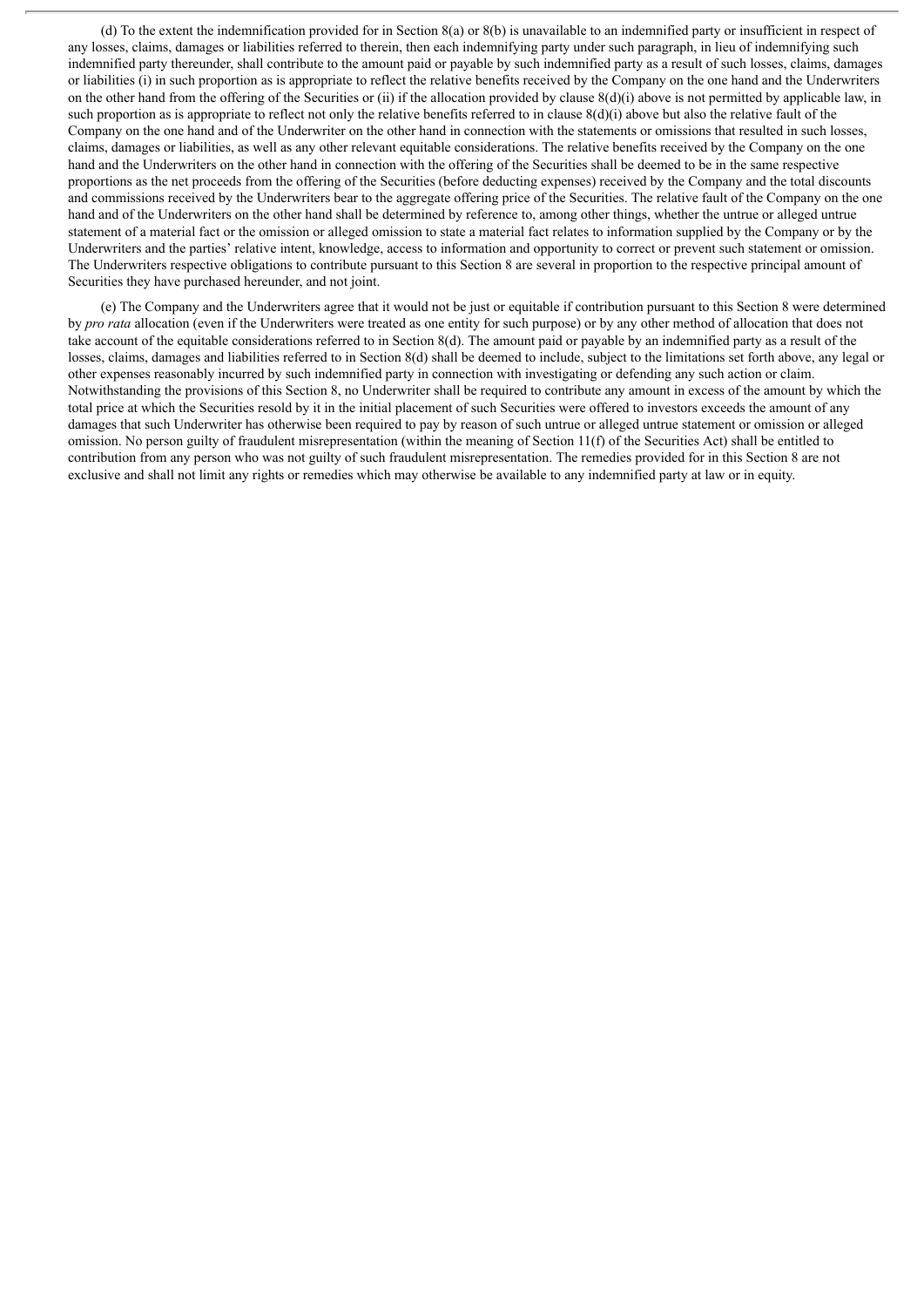(f) The indemnity and contribution provisions contained in this Section 8 and the representations, warranties and other statements of the Company and the Underwriters contained in this Agreement shall remain operative and in full force and effect regardless of (i) any termination of this Agreement, (ii) any investigation made by or on behalf of any Underwriter, any person controlling any Underwriter or any affiliate of any Underwriter or by or on behalf of the Company, its officers or directors or any person controlling the Company and (iii) acceptance of and payment for any of the Securities.

(g) The Underwriters severally confirm and the Company acknowledges and agrees that the statements regarding delivery of the Securities by the Underwriters set forth on the cover page of, and the names of the Underwriters, the concession and reallowance figures and the paragraph relating to stabilization by the Underwriters appearing under the caption "Underwriting" in, the Pricing Disclosure Package and the Prospectus are correct and constitute the only information concerning such Underwriters furnished in writing to the Company by or on behalf of the Underwriters specifically for inclusion in any Preliminary Prospectus, the Registration Statement, the Prospectus, any Issuer Free Writing Prospectus or in any amendment or supplement thereto or in any Marketing Materials.

9. *Termination.* The Underwriters may terminate this Agreement by notice given by you to the Company, if after the execution and delivery of this Agreement and prior to the Closing Date (i) trading generally shall have been suspended or materially limited on, or by, as the case may be, the New York Stock Exchange, (ii) trading of any securities of the Company shall have been suspended on any exchange or in any over-the-counter market, (iii) a material disruption in securities settlement, payment or clearance services in the United States shall have occurred, (iv) any moratorium on commercial banking activities shall have been declared by Federal or New York State authorities or (v) there shall have occurred any outbreak or escalation of hostilities, or any change in financial markets, currency exchange rates or controls or any calamity or crisis that, in your judgment, is material and adverse and which, singly or together with any other event specified in this clause (v), makes it, in your judgment, impracticable or inadvisable to proceed with the offer, sale or delivery of the Securities on the terms and in the manner contemplated in the Pricing Disclosure Package or the Prospectus.

#### hereto.

10. *Ef ectiveness; Defaulting Underwriters*. This Agreement shall become effective upon the execution and delivery hereof by the parties

If, on the Closing Date, any one or more of the Underwriters shall fail or refuse to purchase Securities that it or they have agreed to purchase hereunder on such date, and the aggregate principal amount of Securities which such defaulting Underwriter or Underwriters agreed but failed or refused to purchase is not more than one-tenth of the aggregate principal amount of Securities to be purchased on such date, the other Underwriters shall be obligated severally in the proportions that the principal amount of Securities set forth opposite their respective names in Schedule I bears to the aggregate principal amount of Securities set forth opposite the names of all such non-defaulting Underwriters, or in such other proportions as you may specify, to purchase the Securities which such defaulting Underwriter or Underwriters agreed but failed or refused to purchase on such date; *provided* that in no event shall the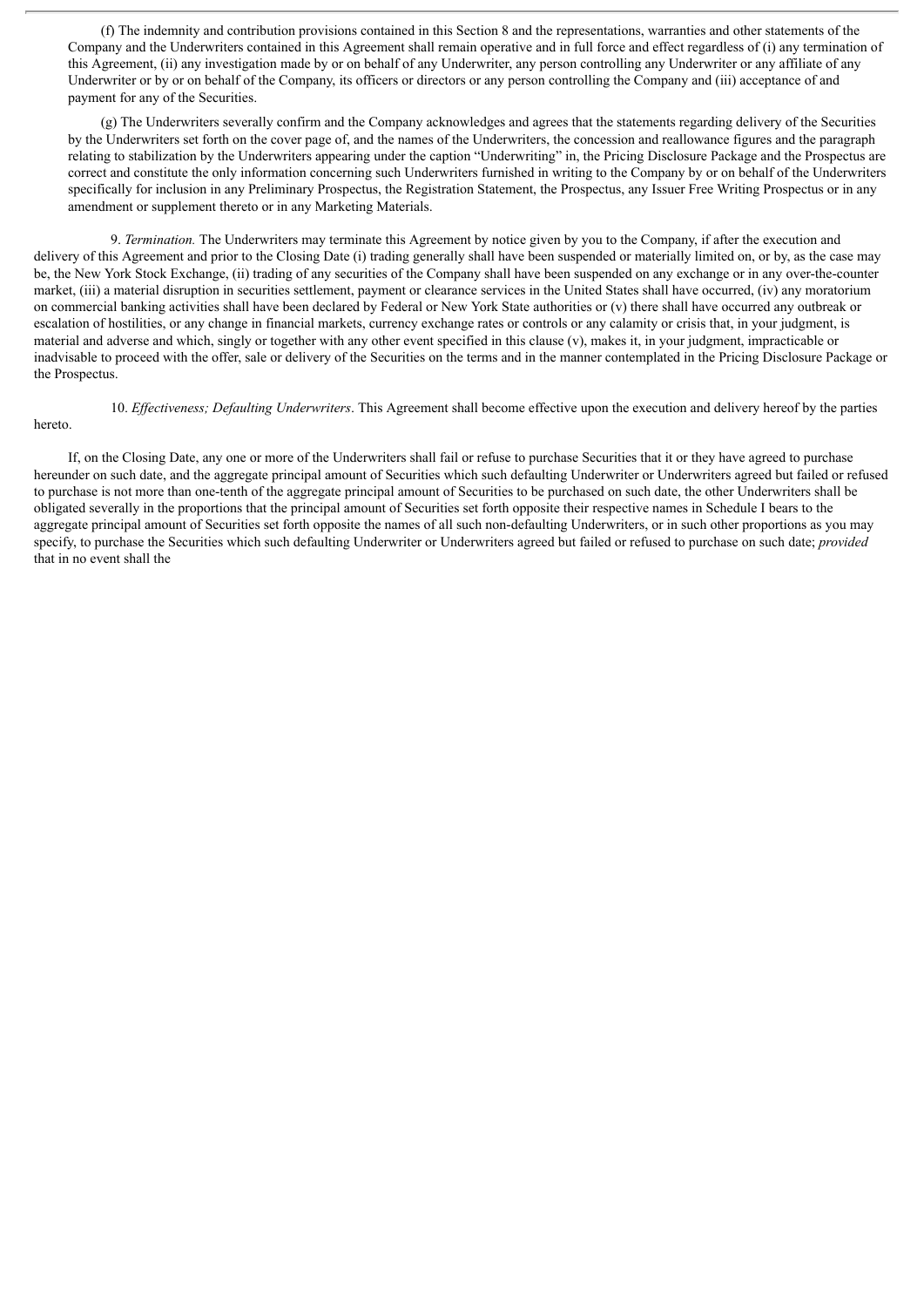principal amount of Securities that any Underwriter has agreed to purchase pursuant to this Agreement be increased pursuant to this Section 10 by an amount in excess of one-ninth of such principal amount of Securities without the written consent of such Underwriter. If, on the Closing Date any Underwriter or Underwriters shall fail or refuse to purchase Securities which it or they have agreed to purchase hereunder on such date and the aggregate principal amount of Securities with respect to which such default occurs is more than one-tenth of the aggregate principal amount of Securities to be purchased on such date, and arrangements satisfactory to you and the Company for the purchase of such Securities are not made within 36 hours after such default, this Agreement shall terminate without liability on the part of any non-defaulting Underwriter or of the Company. In any such case either you or the Company shall have the right to postpone the Closing Date, but in no event for longer than seven days, in order that the required changes, if any, in the Pricing Disclosure Package or the Prospectus or in any other documents or arrangements may be effected. Any action taken under this paragraph shall not relieve any defaulting Underwriter from liability in respect of any default of such Underwriter under this Agreement.

If this Agreement shall be terminated by the Underwriters, or any of them, because of any failure or refusal on the part of the Company to comply with the terms or to fulfill any of the conditions of this Agreement, or if for any reason the Company shall be unable to perform its obligations under this Agreement, the Company will reimburse the Underwriters or such Underwriters as have so terminated this Agreement with respect to themselves, severally, for all out-of-pocket expenses (including the fees and disbursements of their counsel) reasonably incurred by such Underwriters in connection with this Agreement or the offering contemplated hereunder.

11. Recognition of the U.S. Special Resolution Regimes.

(a) In the event that any of the Underwriters that are a Covered Entity becomes subject to a proceeding under a U.S. Special Resolution Regime, the transfer from such Underwriter of this Agreement, and any interest and obligation in or under this Agreement, will be effective to the same extent as the transfer would be effective under the U.S. Special Resolution Regime if this Agreement, and any such interest and obligation, were governed by the laws of the United States or a state of the United States.

(b) In the event that any of the Underwriters that are a Covered Entity or a BHC Act Affiliate of such Underwriter becomes subject to a proceeding under a U.S. Special Resolution Regime, Default Rights under this Agreement that may be exercised against such Underwriter are permitted to be exercised to no greater extent than such Default Rights could be exercised under the U.S. Special Resolution Regime if this Agreement were governed by the laws of the United States or a state of the United States.

For purposes of this Section 10:

"**BHC Act Affiliate**" has the meaning assigned to the term "affiliate" in, and shall be interpreted in accordance with, 12 U.S.C. § 1841(k).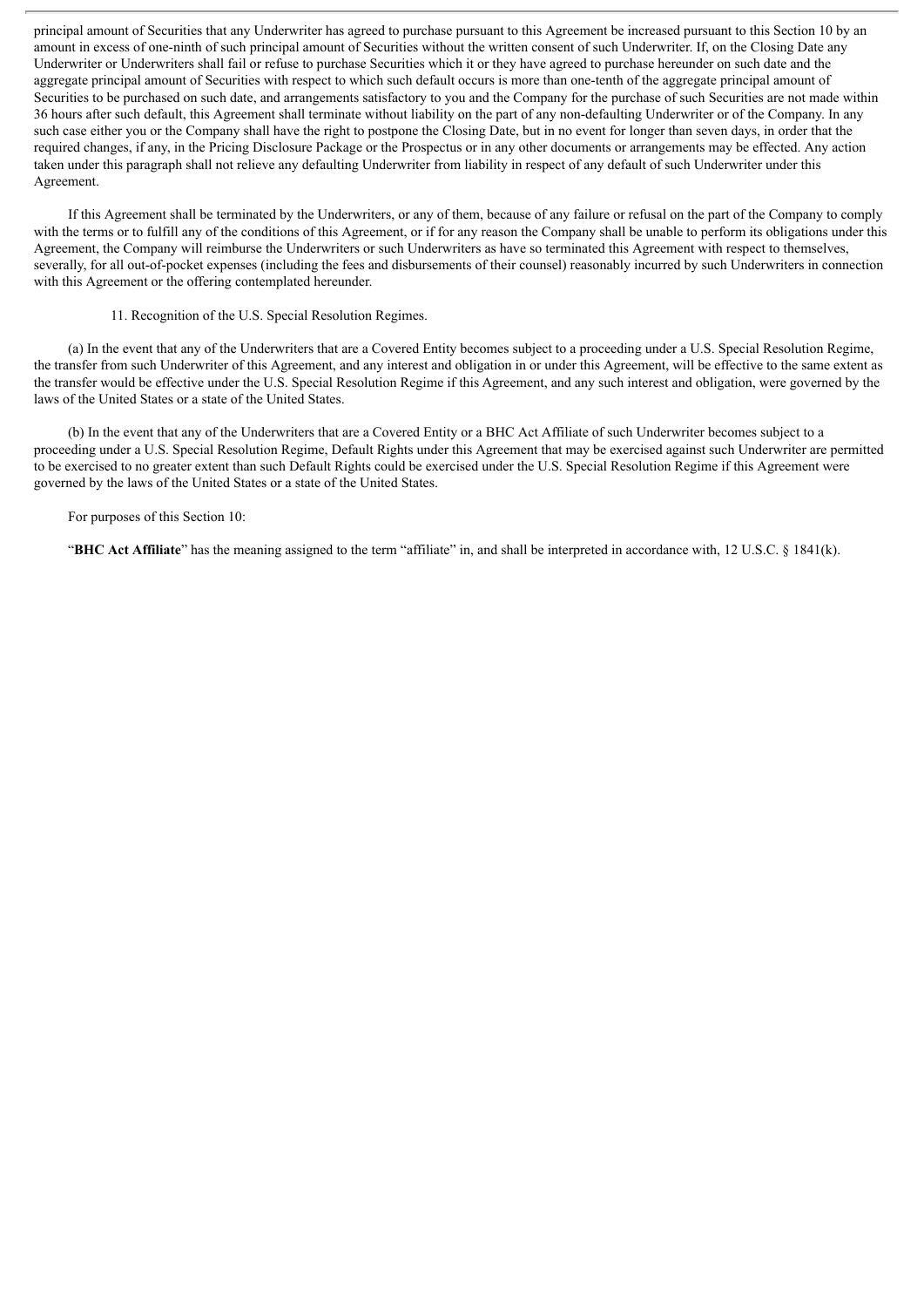"**Covered Entity**" means any of the following:

(i) a "covered entity" as that term is defined in, and interpreted in accordance with, 12 C.F.R. § 252.82(b);

(ii) a "covered bank" as that term is defined in, and interpreted in accordance with, 12 C.F.R. § 47.3(b); or

(iii) a "covered FSI" as that term is defined in, and interpreted in accordance with, 12 C.F.R. § 382.2(b).

"**Default Right**" has the meaning assigned to that term in, and shall be interpreted in accordance with, 12 C.F.R. §§ 252.81, 47.2 or 382.1, as applicable.

"**U.S. Special Resolution Regime**" means each of (i) the Federal Deposit Insurance Act and the regulations promulgated thereunder and (ii) Title II of the Dodd-Frank Wall Street Reform and Consumer Protection Act and the regulations promulgated thereunder

12. *Entire Agreement*. (a) This Agreement, together with any contemporaneous written agreements and any prior written agreements (to the extent not superseded by this Agreement) that relate to the offering of the Securities, represents the entire agreement between the Company and the Underwriters with respect to the preparation of the Registration Statement, the Preliminary Prospectus Supplement, the Prospectus, the Pricing Disclosure Package, the conduct of the offering, and the purchase and sale of the Securities.

(b) The Company acknowledges that in connection with the offering of the Securities: (i) the Underwriters have acted at arm's length, are not agents of, and owe no fiduciary duties to, the Company or any other person, (ii) the Underwriters owe the Company only those duties and obligations set forth in this Agreement and prior written agreements (to the extent not superseded by this Agreement) if any, and (iii) the Underwriters may have interests that differ from those of the Company. The Company waives to the full extent permitted by applicable law any claims it may have against the Underwriters arising from an alleged breach of fiduciary duty in connection with the offering of the Securities.

13. *Counterparts.* This Agreement may be signed in two or more counterparts, each of which shall be an original, with the same effect as if the signatures thereto and hereto were upon the same instrument. Counterparts may be delivered via facsimile, electronic mail (including any electronic signature covered by the U.S. federal ESIGN Act of 2000, Uniform Electronic Transactions Act, the Electronic Signatures and Records Act or other applicable law, e.g., www.docusign.com) or other transmission method and any counterpart so delivered shall be deemed to have been duly and validly delivered and be valid and effective for all purposes.

14. *Applicable Law; Submission to Jurisdiction; Waiver of Jury Trial.* This Agreement shall be governed by and construed in accordance with the internal laws of the State of New York applicable to agreements made and to be performed in such state without regard to conflicts of law principles thereof. Any legal suit, action or proceeding arising out of or based upon this Agreement or the transactions contemplated hereby ("**Related Proceedings**") may be instituted in the federal courts of the United States of America located in the City and County of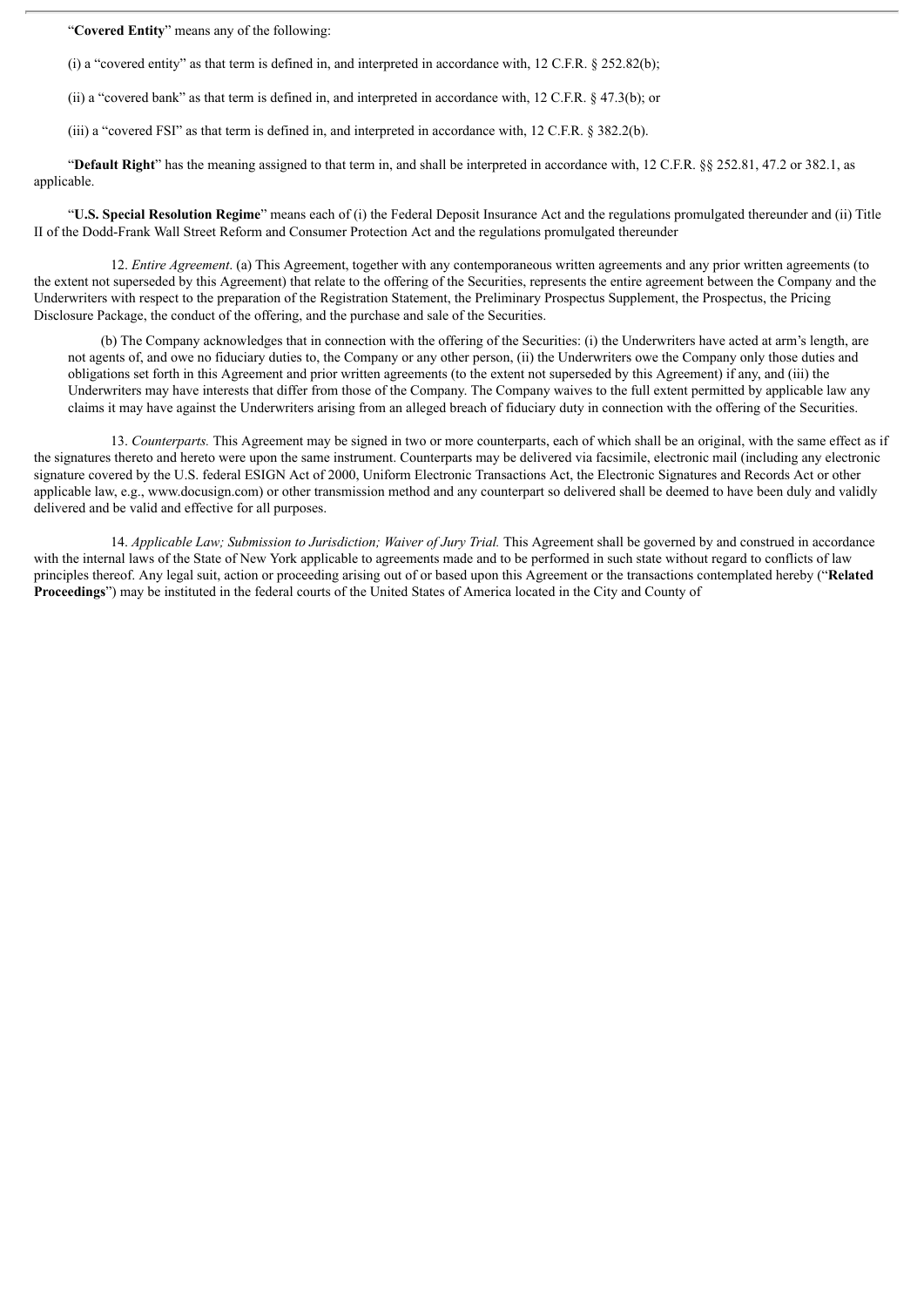New York or the courts of the State of New York in each case located in the City and County of New York (collectively, the "**Specified Courts**"), and each party irrevocably submits to the exclusive jurisdiction (except for suits, actions, or proceedings instituted in regard to the enforcement of a judgment of any Specified Court in a Related Proceeding, as to which such jurisdiction is non-exclusive) of the Specified Courts in any Related Proceeding. Service of any process, summons, notice or document by mail to such party's address set forth above shall be effective service of process for any Related Proceeding brought in any Specified Court. The parties irrevocably and unconditionally waive any objection to the laying of venue of any Related Proceeding in the Specified Courts and irrevocably and unconditionally waive and agree not to plead or claim in any Specified Court that any Related Proceeding brought in any Specified Court has been brought in an inconvenient forum. THE PARTIES HERETO HEREBY IRREVOCABLY WAIVE, TO THE FULLEST EXTENT PERMITTED BY APPLICABLE LAW, ANY AND ALL RIGHT TO TRIAL BY JURY IN ANY LEGAL PROCEEDING ARISING OUT OF OR RELATING TO THIS AGREEMENT OR THE TRANSACTIONS CONTEMPLATED HEREBY.

15. *Headings.* The headings of the sections of this Agreement have been inserted for convenience of reference only and shall not be deemed a part of this Agreement.

16. *Patriot Act Compliance*. In accordance with the requirements of the USA Patriot Act (Title III of Pub. L. 107-56 (signed into law October 26, 2001)), the Underwriters are required to obtain, verify and record information that identifies their respective clients, including the Company, which information may include the name and address of their respective clients, as well as other information that will allow the Underwriters to properly identify their respective clients.

17. *Notices.* All communications hereunder shall be in writing and effective only upon receipt and if to the Underwriters shall be delivered, mailed or sent to you in care of (i) Citigroup Global Markets Inc., 388 Greenwich Street, New York, New York 10013, facsimile: (646) 291-1469, Attention: General Counsel; (ii) HSBC Securities (USA) Inc., 452 Fifth Avenue, New York, New York 10018, facsimile: (646) 366-3229, Attention: Transaction Management Group; (iii) Wells Fargo Securities, LL, 550 South Tryon Street, 5th Floor, Charlotte, North Carolina 28202, Attention: Transaction Management, tmgcapitalmarkets@wellsfargo.com, and if to the Company shall be delivered, mailed or sent to 6035 Parkland Boulevard, Cleveland, Ohio 44124, Attention: Treasurer (fax no.: 216-481-4057), with a copy to the General Counsel.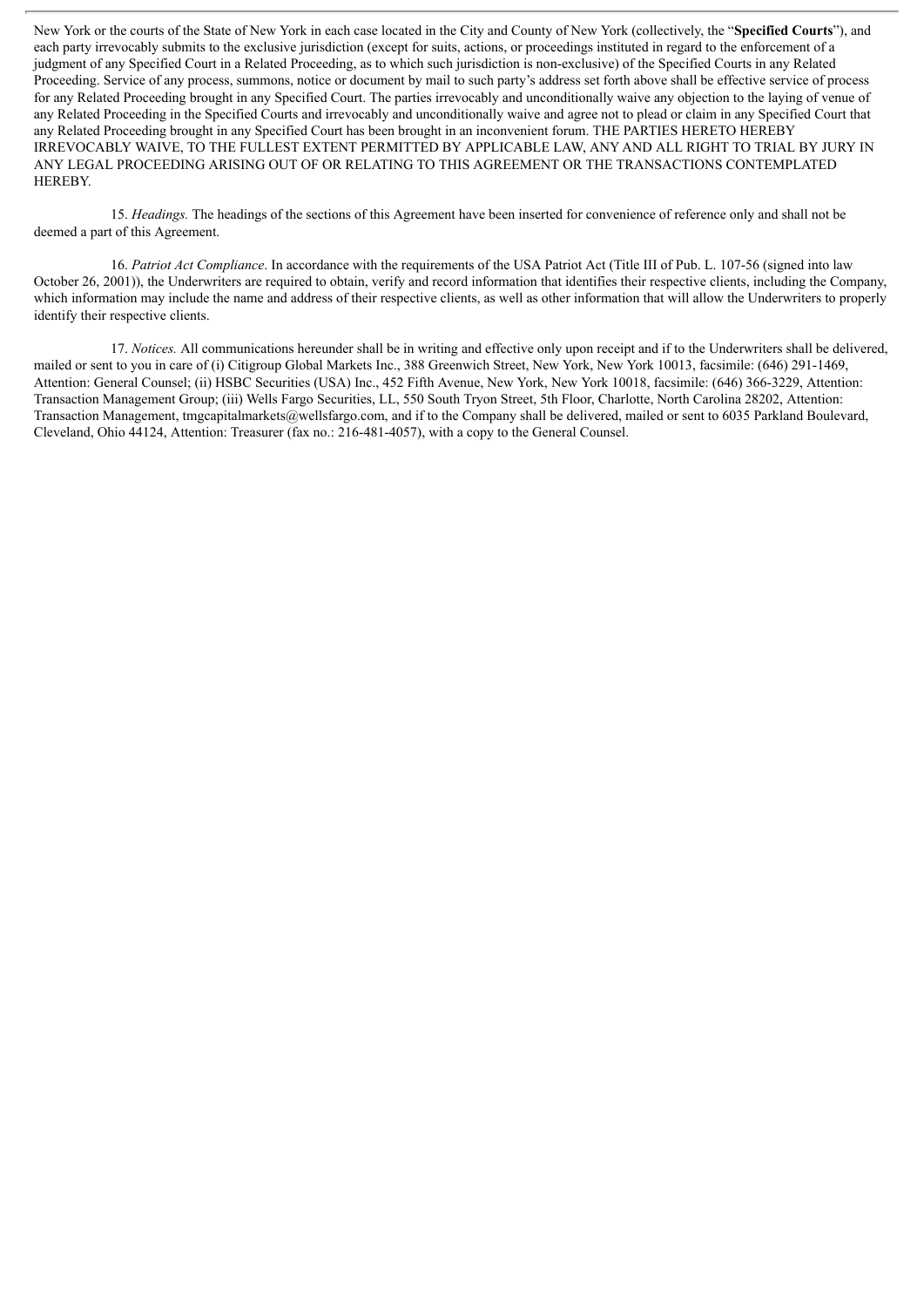Very truly yours,

# PARKER-HANNIFIN CORPORATION

By: /s/ Todd M. Leombruno

Name: Todd M. Leombruno Title: Executive Vice President and Chief Financial **Officer**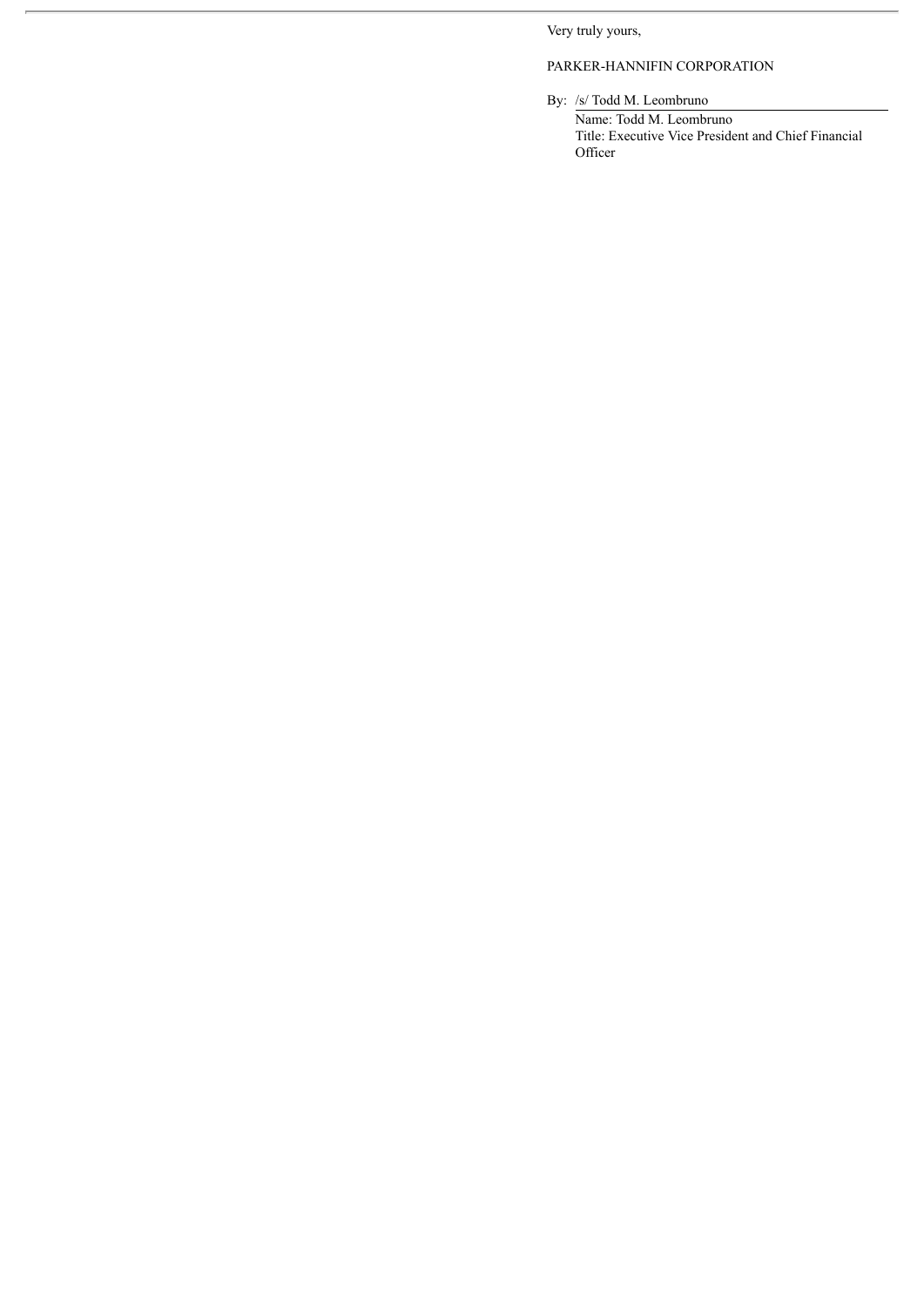Accepted as of the date hereof

Citigroup Global Markets Inc. HSBC Securities (USA) Inc. Wells Fargo Securities, LLC

Acting severally on behalf of themselves and the several Underwriters named in Schedule I hereto.

By: CITIGROUP GLOBAL MARKETS INC.

By: /s/ Brian D. Bednarski

Name: Brian D. Bednarski Title: Managing Director

By: HSBC SECURITIES (USA) INC.

By: /s/ Patrice Altongy Name: Patrice Altongy

Title: Managing Director

By: WELLS FARGO SECURITIES, LLC

By: /s/ Carolyn Hurley Name: Carolyn Hurley Title: Managing Director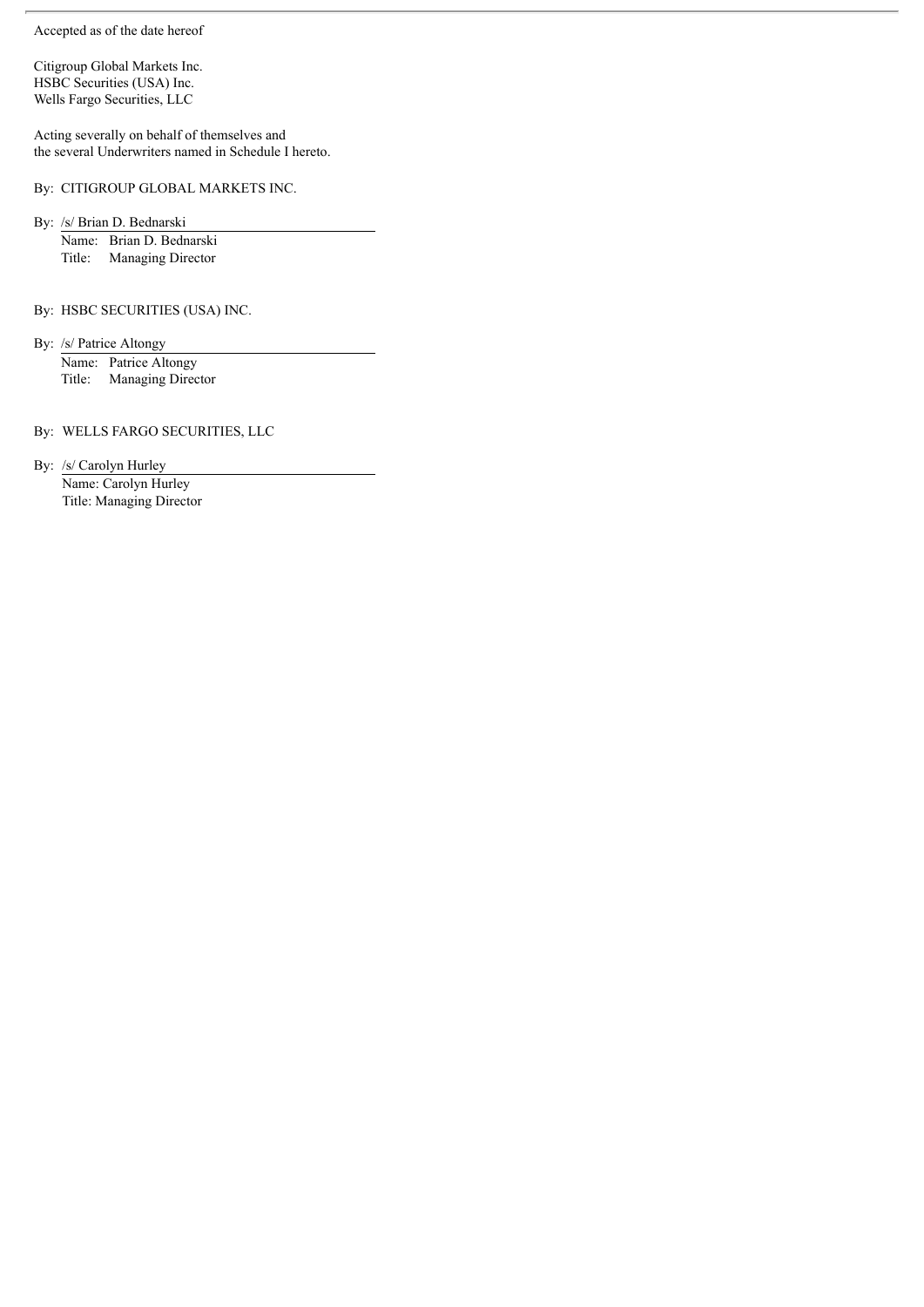#### **SCHEDULE I**

| Underwriter                          | <b>Principal Amount of</b><br>2024 Notes to be<br>Purchased |
|--------------------------------------|-------------------------------------------------------------|
| Citigroup Global Markets Inc.        | \$<br>574,000,000                                           |
| HSBC Securities (USA) Inc.           | 173,600,000                                                 |
| Wells Fargo Securities, LLC          | 173,600,000                                                 |
| Barclays Capital Inc.                | 70,000,000                                                  |
| <b>BNP Paribas Securities Corp.</b>  | 70,000,000                                                  |
| KeyBanc Capital Markets Inc.         | 70,000,000                                                  |
| Mizuho Securities USA LLC            | 70,000,000                                                  |
| TD Securities (USA) LLC              | 70,000,000                                                  |
| Commerz Markets LLC                  | 17,500,000                                                  |
| MUFG Securities Americas Inc.        | 17,500,000                                                  |
| <b>PNC Capital Markets LLC</b>       | 17,500,000                                                  |
| Truist Securities, Inc.              | 17,500,000                                                  |
| U.S. Bancorp Investments, Inc.       | 17,500,000                                                  |
| BBVA Securities Inc.                 | 8,400,000                                                   |
| Lloyds Securities Inc.               | 8,400,000                                                   |
| Santander Investment Securities Inc. | 8,400,000                                                   |
| UniCredit Capital Markets LLC        | 8,400,000                                                   |
| BNY Mellon Capital Markets, LLC      | 7,700,000                                                   |
| Total                                | \$1,400,000,000                                             |

 $I-1$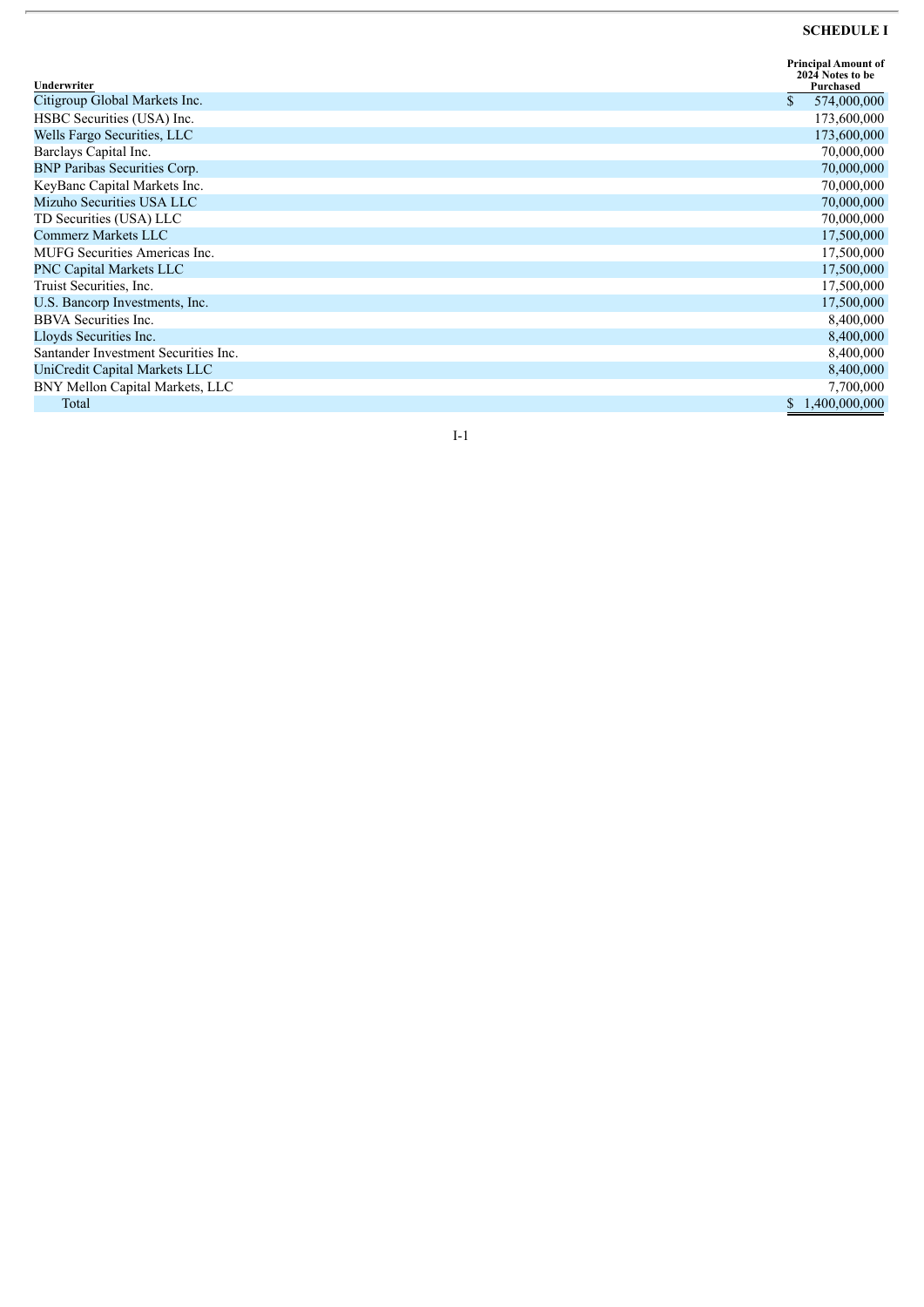| Underwriter                          |   | <b>Principal Amount 2027</b><br><b>Notes to be Purchased</b> |
|--------------------------------------|---|--------------------------------------------------------------|
| Citigroup Global Markets Inc.        |   | 492,000,000                                                  |
| HSBC Securities (USA) Inc.           |   | 148,800,000                                                  |
| Wells Fargo Securities, LLC          |   | 148,800,000                                                  |
| Barclays Capital Inc.                |   | 60,000,000                                                   |
| <b>BNP Paribas Securities Corp.</b>  |   | 60,000,000                                                   |
| KeyBanc Capital Markets Inc.         |   | 60,000,000                                                   |
| Mizuho Securities USA LLC            |   | 60,000,000                                                   |
| TD Securities (USA) LLC              |   | 60,000,000                                                   |
| Commerz Markets LLC                  |   | 15,000,000                                                   |
| <b>MUFG</b> Securities Americas Inc. |   | 15,000,000                                                   |
| <b>PNC Capital Markets LLC</b>       |   | 15,000,000                                                   |
| Truist Securities, Inc.              |   | 15,000,000                                                   |
| U.S. Bancorp Investments, Inc.       |   | 15,000,000                                                   |
| <b>BBVA</b> Securities Inc.          |   | 7,200,000                                                    |
| Lloyds Securities Inc.               |   | 7,200,000                                                    |
| Santander Investment Securities Inc. |   | 7,200,000                                                    |
| UniCredit Capital Markets LLC        |   | 7,200,000                                                    |
| BNY Mellon Capital Markets, LLC      |   | 6,600,000                                                    |
| Total                                | S | 1,200,000,000                                                |

 $I-2$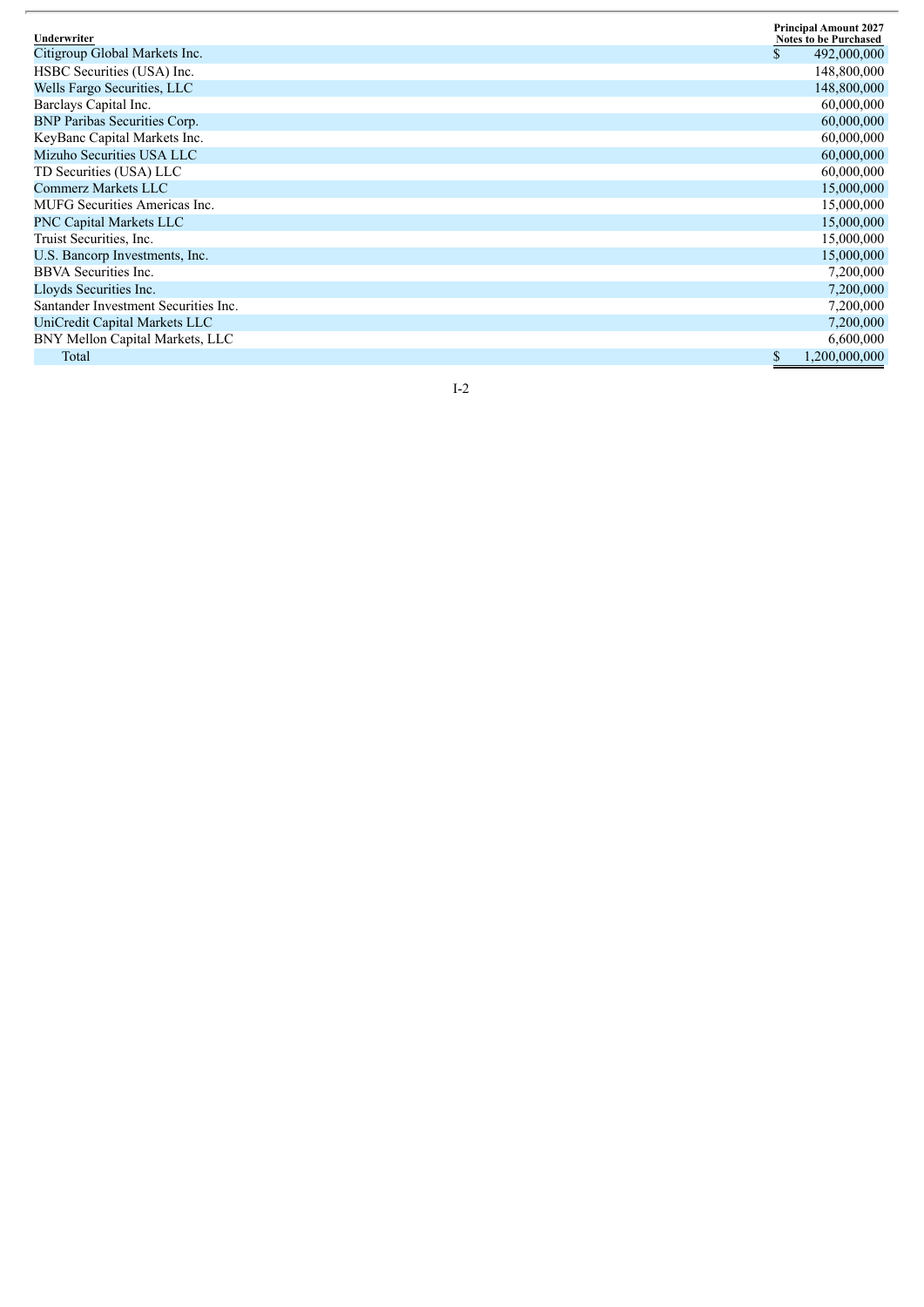| Underwriter                          | <b>Principal Amount of</b><br>2029 Notes to be<br>Purchased |
|--------------------------------------|-------------------------------------------------------------|
| Citigroup Global Markets Inc.        | $\mathbb{S}$<br>410,000,000                                 |
| HSBC Securities (USA) Inc.           | 124,000,000                                                 |
| Wells Fargo Securities, LLC          | 124,000,000                                                 |
| Barclays Capital Inc.                | 50,000,000                                                  |
| <b>BNP Paribas Securities Corp.</b>  | 50,000,000                                                  |
| KeyBanc Capital Markets Inc.         | 50,000,000                                                  |
| Mizuho Securities USA LLC            | 50,000,000                                                  |
| TD Securities (USA) LLC              | 50,000,000                                                  |
| Commerz Markets LLC                  | 12,500,000                                                  |
| <b>MUFG</b> Securities Americas Inc. | 12,500,000                                                  |
| <b>PNC Capital Markets LLC</b>       | 12,500,000                                                  |
| Truist Securities, Inc.              | 12,500,000                                                  |
| U.S. Bancorp Investments, Inc.       | 12,500,000                                                  |
| <b>BBVA</b> Securities Inc.          | 6,000,000                                                   |
| Lloyds Securities Inc.               | 6,000,000                                                   |
| Santander Investment Securities Inc. | 6,000,000                                                   |
| UniCredit Capital Markets LLC        | 6,000,000                                                   |
| BNY Mellon Capital Markets, LLC      | 5,500,000                                                   |
| Total                                | 1,000,000,000                                               |

 $I-3$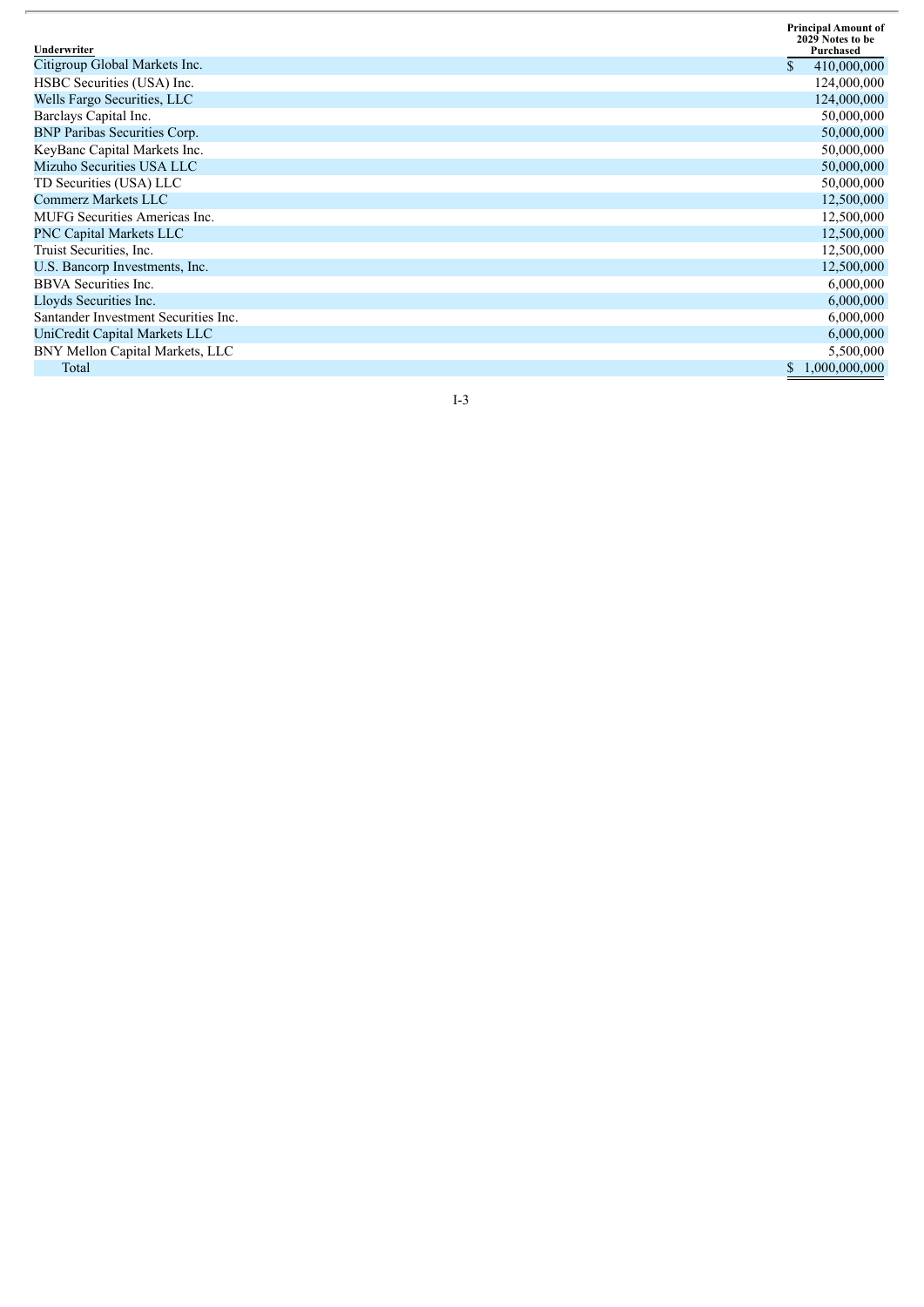# **ISSUER FREE WRITING PROSPECTUS**

- 1. Pricing Term Sheet set forth on Schedule III hereto
- 2. Electronic road show of the Company dated June 3, 2022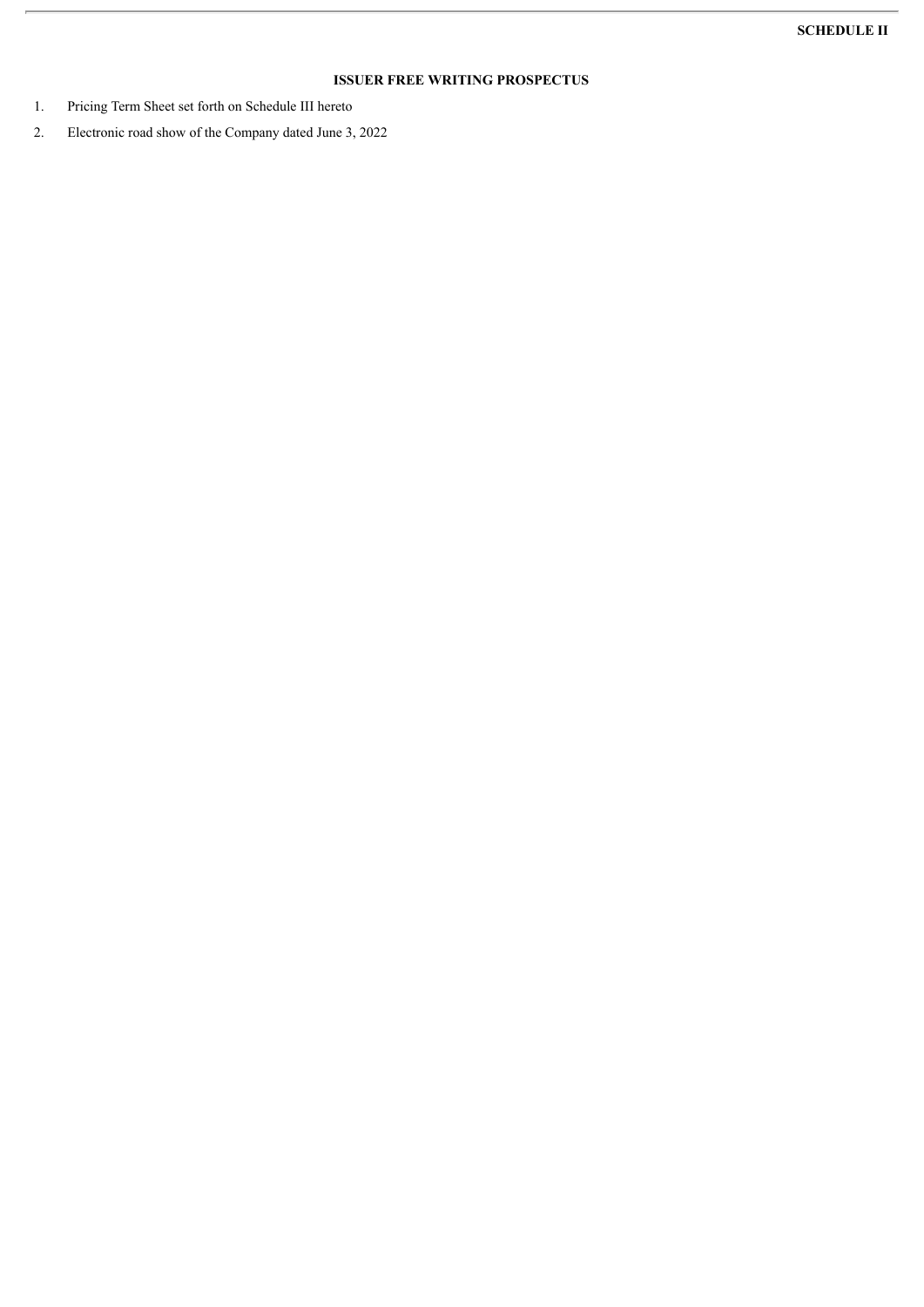## **SCHEDULE III**

# **PRICING TERM SHEET**

# **PARKER-HANNIFIN CORPORATION**

## **\$1,400,000,000 of 3.650% Senior Notes due 2024 \$1,200,000,000 of 4.250% Senior Notes due 2027 \$1,000,000,000 of 4.500% Senior Notes due 2029**

| Issuer:                                                    | Parker-Hannifin Corporation                                              |                              |                              |  |
|------------------------------------------------------------|--------------------------------------------------------------------------|------------------------------|------------------------------|--|
| <b>Title of Securities:</b>                                | 3.650% Senior Notes due 2024                                             | 4.250% Senior Notes due 2027 | 4.500% Senior Notes due 2029 |  |
| Distribution:                                              | <b>SEC</b> Registered                                                    |                              |                              |  |
| <b>Security Type:</b>                                      | Senior Unsecured                                                         |                              |                              |  |
| <b>Expected Ratings at the</b><br><b>Settlement Date*:</b> | Moody's: Baa1 (negative) / S&P: BBB+ (negative) / Fitch: BBB+ (negative) |                              |                              |  |
| <b>Principal Amount:</b>                                   | \$1,400,000,000                                                          | \$1,200,000,000              | \$1,000,000,000              |  |
| Denomination:                                              | \$2,000 and integral multiples of \$1,000 in excess thereof              |                              |                              |  |
| <b>Trade Date:</b>                                         | June 6, 2022                                                             |                              |                              |  |
| <b>Settlement Date†:</b>                                   | June 15, 2022 $(T+7)$                                                    |                              |                              |  |
| <b>Maturity Date:</b>                                      | June 15, 2024                                                            | September 15, 2027           | September 15, 2029           |  |
| <b>Price to Public:</b>                                    | 99.931% of face amount                                                   | 99.788% of face amount       | 99.780% of face amount       |  |
| <b>Coupon (Interest Rate):</b>                             | 3.650%                                                                   | 4.250%                       | 4.500%                       |  |

III-1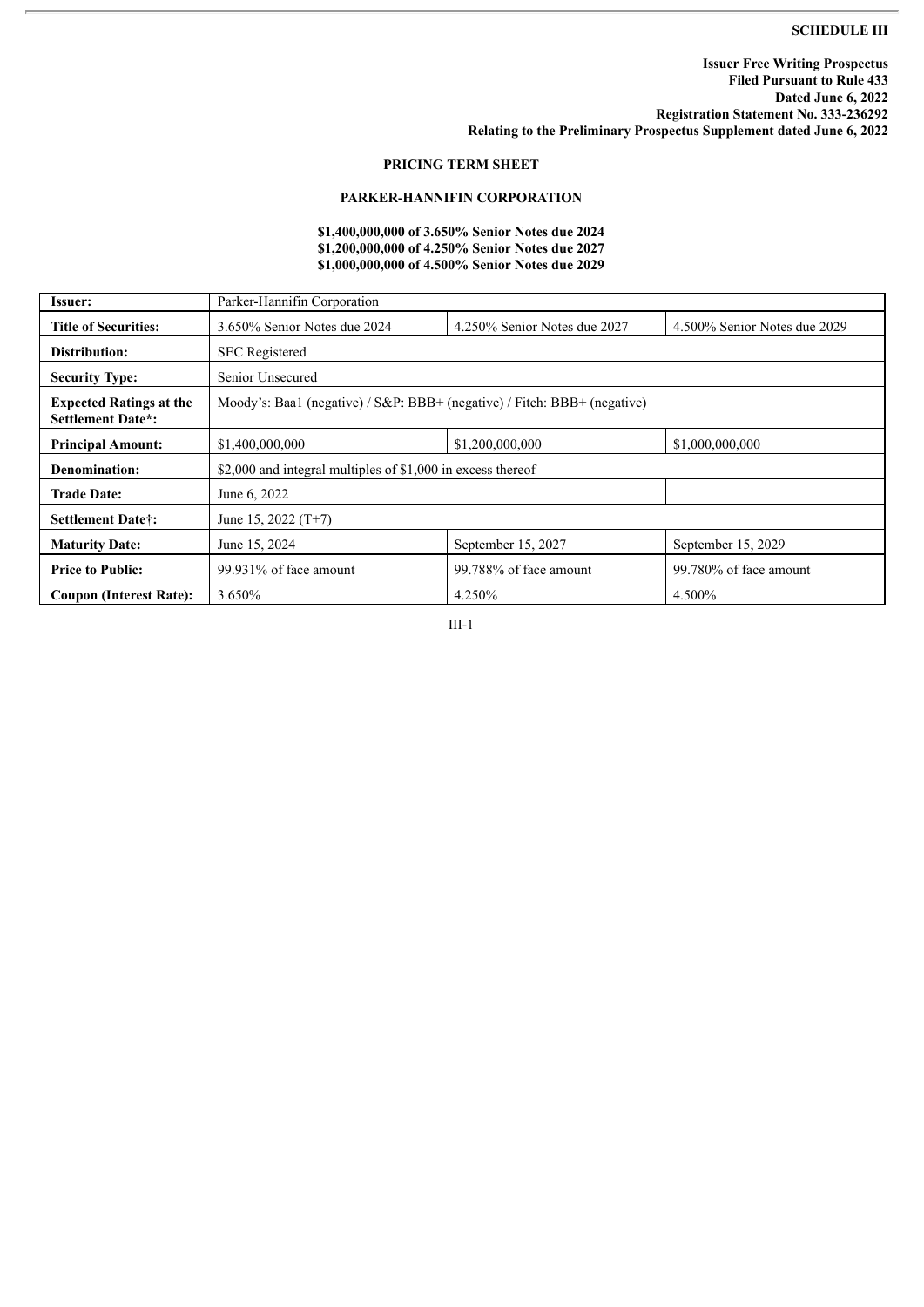| <b>Benchmark Treasury:</b>                           | 2.500% UST due May 31, 2024                                                                                                                                                                                                                                                                                                                                                                                                                                                                                                                       | 2.625% UST due May 31, 2027                                                                                                                                                                                                                        | 2.750% UST due May 31, 2029                                                                                                                                                                                                                        |
|------------------------------------------------------|---------------------------------------------------------------------------------------------------------------------------------------------------------------------------------------------------------------------------------------------------------------------------------------------------------------------------------------------------------------------------------------------------------------------------------------------------------------------------------------------------------------------------------------------------|----------------------------------------------------------------------------------------------------------------------------------------------------------------------------------------------------------------------------------------------------|----------------------------------------------------------------------------------------------------------------------------------------------------------------------------------------------------------------------------------------------------|
| <b>Benchmark Treasury</b><br><b>Price and Yield:</b> | $99-17+/2.736%$                                                                                                                                                                                                                                                                                                                                                                                                                                                                                                                                   | 98-02 3/4 / 3.042%                                                                                                                                                                                                                                 | $97-29+ / 3.083\%$                                                                                                                                                                                                                                 |
| <b>Spread to Benchmark</b><br><b>Treasury:</b>       | $+95$ bps                                                                                                                                                                                                                                                                                                                                                                                                                                                                                                                                         | $+125$ bps                                                                                                                                                                                                                                         | $+145$ bps                                                                                                                                                                                                                                         |
| <b>Yield to Maturity:</b>                            | 3.686%                                                                                                                                                                                                                                                                                                                                                                                                                                                                                                                                            | 4.292%                                                                                                                                                                                                                                             | 4.533%                                                                                                                                                                                                                                             |
| <b>Interest Payment Dates:</b>                       | Semi-annually on June 15 and<br>December 15 of each year, commencing<br>December 15, 2022                                                                                                                                                                                                                                                                                                                                                                                                                                                         | Semi-annually on March 15 and September 15 of each year, commencing<br>March 15, 2023                                                                                                                                                              |                                                                                                                                                                                                                                                    |
| <b>Optional Redemption:</b>                          |                                                                                                                                                                                                                                                                                                                                                                                                                                                                                                                                                   |                                                                                                                                                                                                                                                    |                                                                                                                                                                                                                                                    |
| <b>Make-Whole Call:</b>                              | $UST + 15$ bps                                                                                                                                                                                                                                                                                                                                                                                                                                                                                                                                    | $UST + 20 bps$                                                                                                                                                                                                                                     | $UST + 25$ bps                                                                                                                                                                                                                                     |
| Par Call:                                            | None                                                                                                                                                                                                                                                                                                                                                                                                                                                                                                                                              | On or after August 15, 2027 (one<br>month prior to the Maturity Date)                                                                                                                                                                              | On or after July 15, 2029 (two<br>months prior to the Maturity Date)                                                                                                                                                                               |
| <b>Special Mandatory</b><br><b>Redemption:</b>       | If we do not consummate the proposed acquisition of Meggitt plc on or prior to April 3, 2023 or, if prior to such date,<br>we notify the trustee for the notes in writing that the cooperation agreement between us and Meggitt plc is terminated,<br>the notes will be subject to a special mandatory redemption. The special mandatory redemption price will be equal to<br>101% of the aggregate principal amount of the notes, plus accrued and unpaid interest on the notes to, but not<br>including, the special mandatory redemption date. |                                                                                                                                                                                                                                                    |                                                                                                                                                                                                                                                    |
| <b>CUSIP/ISIN:</b>                                   | 701094 AQ7 / US701094AQ75                                                                                                                                                                                                                                                                                                                                                                                                                                                                                                                         | 701094 AR5 / US701094AR58                                                                                                                                                                                                                          | 701094 AS3 / US701094AS32                                                                                                                                                                                                                          |
| <b>Joint Book-Running</b><br><b>Managers:</b>        | Citigroup Global Markets Inc.<br>HSBC Securities (USA) Inc.<br>Wells Fargo Securities, LLC<br>Barclays Capital Inc.<br><b>BNP Paribas Securities Corp.</b><br>KeyBanc Capital Markets Inc.<br>Mizuho Securities USA LLC<br>TD Securities (USA) LLC                                                                                                                                                                                                                                                                                                | Citigroup Global Markets Inc.<br>HSBC Securities (USA) Inc.<br>Wells Fargo Securities, LLC<br>Barclays Capital Inc.<br><b>BNP</b> Paribas Securities Corp.<br>KeyBanc Capital Markets Inc.<br>Mizuho Securities USA LLC<br>TD Securities (USA) LLC | Citigroup Global Markets Inc.<br>HSBC Securities (USA) Inc.<br>Wells Fargo Securities, LLC<br>Barclays Capital Inc.<br><b>BNP Paribas Securities Corp.</b><br>KeyBanc Capital Markets Inc.<br>Mizuho Securities USA LLC<br>TD Securities (USA) LLC |

III-2